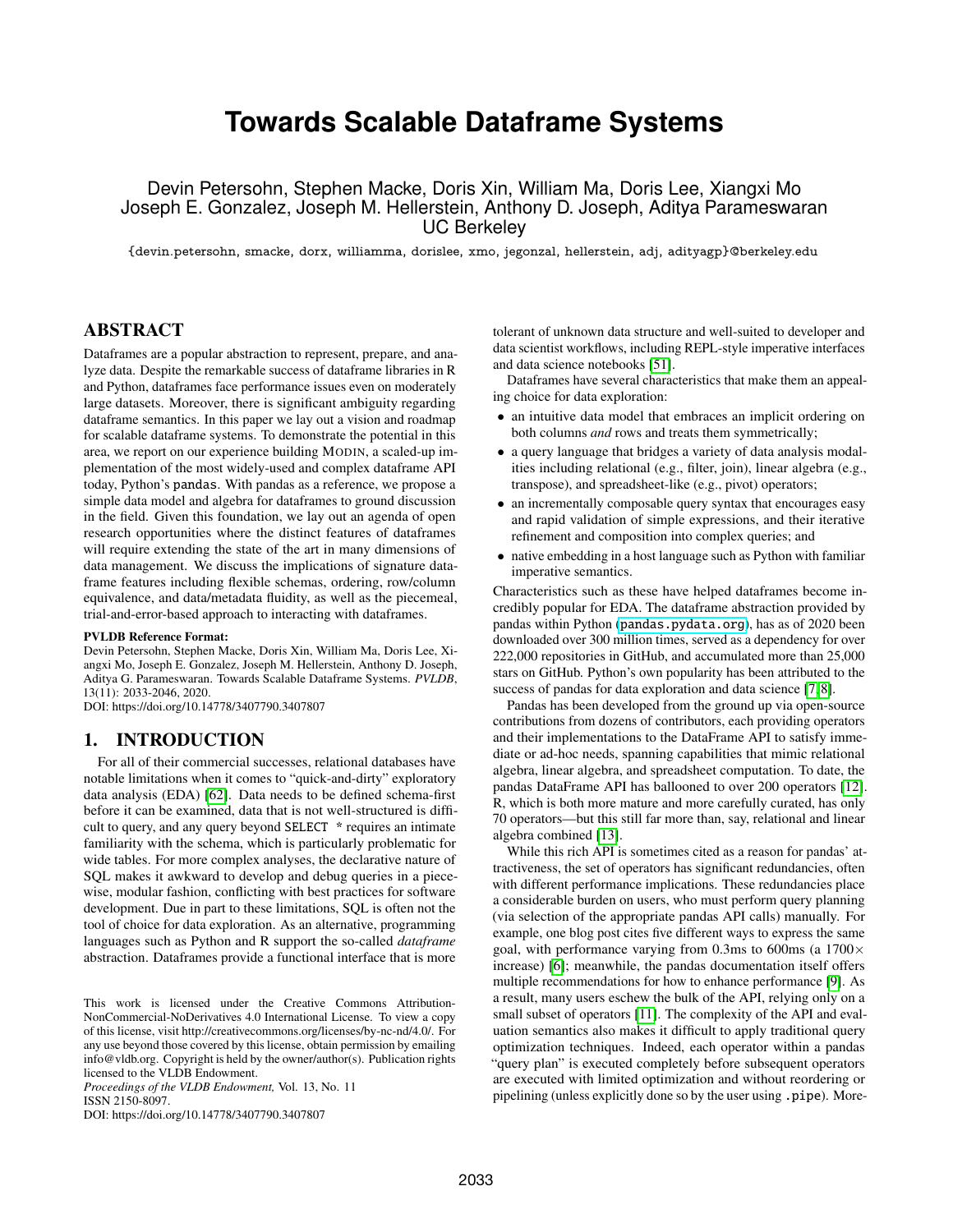<span id="page-1-0"></span>

Figure 1: Example of an end-to-end data science workflow, from data ingestion, preparation, wrangling, to analysis.

over, the performance of the pandas.DataFrame API breaks down when processing even moderate volumes of data that do not fit in memory (demonstrated in Section [3\)](#page-2-0)—this is especially problematic due to pandas' eager evaluation semantics, wherein intermediate data size often surpasses memory limits and must be paged to disk.

To address pandas' scalability challenges, we developed MO-DIN (<github.com/modin-project/modin>), our early implementation of a scalable dataframe system, which employs parallel query execution to enable unmodified pandas code to run more efficiently on large dataframes. MODIN is used by over 60 downstream projects, and has over 250 forks and 4,800 stars on GitHub in its first 20 months, indicating the impact and need for scalable dataframe implementations. MODIN rewrites pandas API calls into a sequence of operators in a new, compact dataframe algebra. MODIN then leverages simple parallelization and a new physical representation to speed up the execution of these operators by up to  $30 \times$  in certain cases, and is able to complete queries on datasets  $25 \times$  larger than pandas in others.

Our initial optimizations in MODIN are promising, but only scratch the surface of what's possible. Given the success of our first experience with MODIN, we believe there is room for a *broad, community research agenda on making dataframe systems scalable and efficient*, with many novel research challenges. Our original intent when developing MODIN was to adapt standard relational database techniques to help make dataframes scalable. However, while the principles (such as parallelism) do apply, their instantiation in the form of specific techniques often differ, thanks to the differences between the data models and algebra of dataframes and relations. Therefore, a more principled foundation for dataframes is needed, comprising a formal data model and an expressive and compact algebra. We describe our first attempt at such a formalization in Section [4.](#page-3-0) Then, armed with our data model and algebra, we outline a number of research challenges organized around unique dataframe characteristics and the unique ways in which they are processed.

In Section [5,](#page-6-0) we describe how the dataframe data model and algebra result in new scalability challenges. Unlike relations, dataframes have a flexible schema and are lazily typed, requiring careful maintenance of metadata, and avoidance of the overhead of type inference as far as possible. Dataframes treat rows and columns as equivalent, and metadata (column/row labels) and data as equivalent, placing new metadata awareness requirements on dataframe query planners. In addition, dataframes are ordered—and dataframe systems often enforce a strict coupling between logical and physical layout; we identify several opportunities to deal with order in a more light-weight, decoupled, and lazy fashion. Finally, the new space of operators—encompassing relational, linear algebra, and spreadsheet operators—introduce new challenges in query optimization.

In Section [6,](#page-8-0) we describe new challenges and opportunities that emerge from how dataframes are used for data exploration. Unlike SQL, which offers an all-or-nothing query modality, dataframe queries are constructed one operator at a time, with ample think-time between query fragments. This makes it more challenging to perform query optimization by reordering operators for higher overall efficiency. At the same time, the additional thinking time between steps can be exploited to do background processing. Dataframe users often inspect intermediate results of query fragments, usually for debugging, which requires a costly materialization after each step of query processing. However, users are only shown an ordered prefix or suffix of this intermediate dataframe as output, allowing us to prioritize the execution to return this portion quickly and defer the execution of the rest. Finally, users often revisit old processing steps in an ad-hoc process of trial-and-error data exploration. We consider opportunities to minimize redundant computation for operations completed previously.

Outline and Contributions. In this paper, we begin with an example dataframe workflow capturing typical dataframe capabilities and user behavior. We then describe our experiences with MO-DIN (Section [3\)](#page-2-0). We use MODIN to ground our discussion of the research challenges. We *(i) provide a candidate formalism for dataframes* and enumerate their capabilities with a new algebra (Section [4\)](#page-3-0). We then outline research challenges and opportunities *to build on our formalism and make dataframe systems more scalable,* by optimizing and accounting for *(ii) the unique characteristics of the new data model and algebra* (Section [5\)](#page-6-0), as well as *(iii) the unique ways in which dataframes are used in practice for data exploration* (Section [6\)](#page-8-0). We draw on tools and techniques from the database research literature throughout and discuss how they might be adapted to meet novel dataframe needs.

In describing the aforementioned challenges, we focus on the pandas dataframe system [\[12\]](#page-12-2) for concreteness. Pandas is much more popular than other dataframe implementations, and is therefore well worth our effort to study and optimize. We discuss other dataframe implementations and related work in Section [7.](#page-11-0) Many details about MODIN and our dataframe data model and algebra are omitted and can be found in our technical report [\[52\]](#page-13-2).

# <span id="page-1-1"></span>2. DATAFRAME EXAMPLE

In Figure [1,](#page-1-0) we show the steps taken in a typical workflow of an analyst exploring the relationship between various features of different iPhone models in a Jupyter notebook [\[51\]](#page-13-1).

Data ingest and cleaning. Initially, the analyst reads in the iPhone comparison chart using read\_html from an e-commerce webpage, as shown in R1 in Figure [1.](#page-1-0) The data is verified by printing out the first few lines of the dataframe products. (products.head() is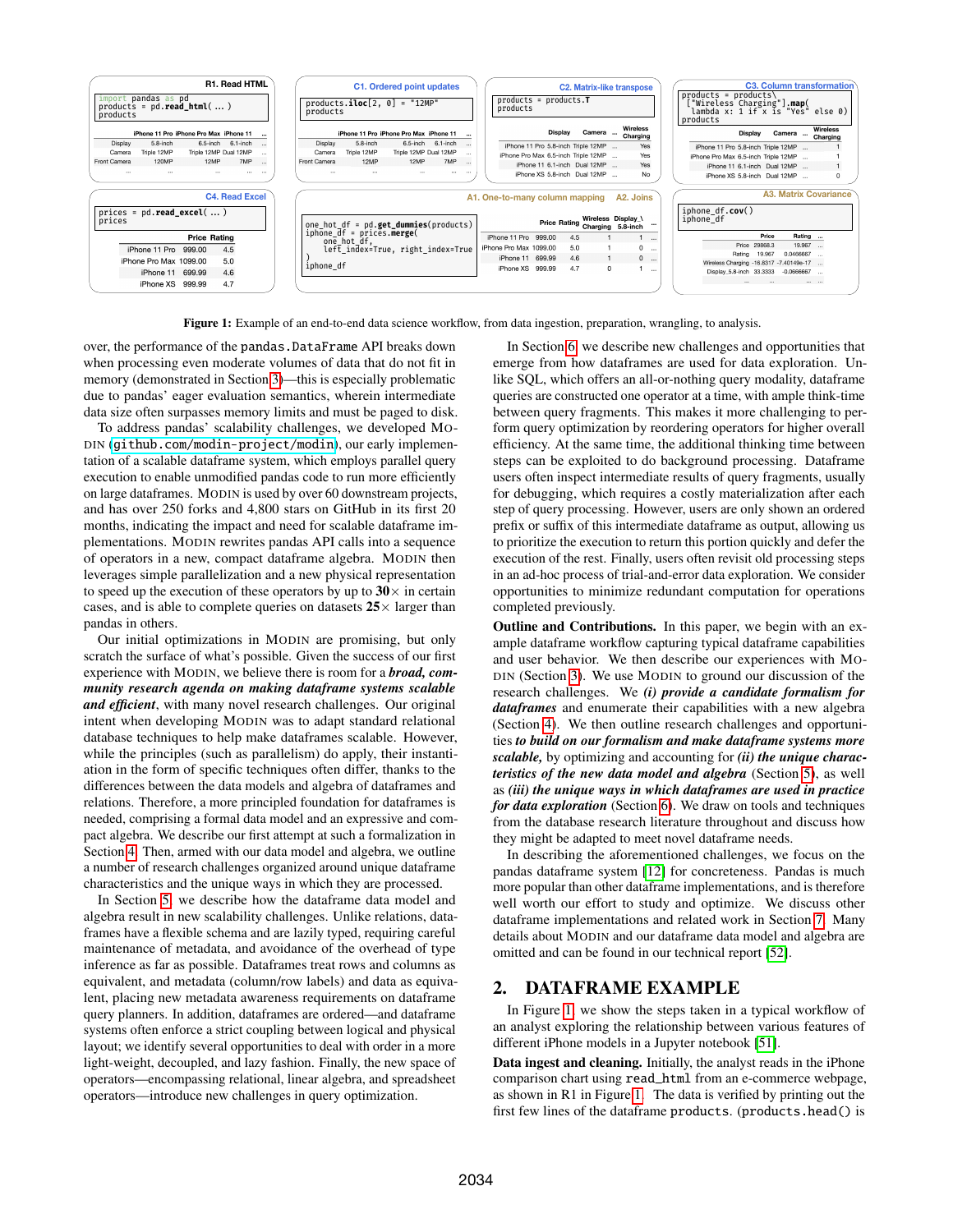also often used.) Based on this preview of the dataframe, the analyst identifies a sequence of actions for cleaning their dataset:

- C1 [Ordered point updates]: The analyst fixes the anomalous value of 120MP for Front Camera for the iPhone 11 Pro to 12MP, by performing a point update via iloc, and views the result.
- C2 [Matrix-like transpose]: To convert the data to a relational format, rather than one meant for human consumption, the analyst transposes the dataframe (via T) so that the rows are now products and columns features, and then inspects the output.
- C3 [Column transformation]: The analyst further modifies the dataframe to better accommodate downstream data processing by changing the column "Wireless Charging" from "Yes/No" to binary. This is done by updating the column using a user-defined map function, followed by displaying the output.
- C4 [Read Excel]: The analyst loads price/rating information by reading it from a spreadsheet into prices and then examines it.

Analysis. Then, the analyst performs the following operations to analyze the data:

- A1 [One-to-many column mapping]: The analyst encodes non-numeric features in a one-hot encoding scheme via the get\_dummies function.
- A2 [Joins]: The iPhone features are joined with their corresponding price and rating using the merge function. The analyst then verifies the output.
- A3 [Matrix Covariance]: With all the relevant numerical data in the same dataframe, the analyst computes the covariance between the features via the cov function, and examines the output.

This example demonstrated only a sample of the capabilities of dataframes. Nevertheless, it serves to illustrate the common use cases for dataframes: immediate visual inspection after most operations, each incrementally building on the results of previous ones, point and batch updates via user-defined functions, and a diverse set of operators for wrangling, preparing, and analyzing data.

# <span id="page-2-0"></span>3. THE MODIN DATAFRAME SYSTEM

While the pandas API is convenient and powerful, the underlying implementation has many scalability and performance problems. We therefore started an effort to develop a "drop-in" replacement for the pandas API,  $MODIN<sup>1</sup>$  $MODIN<sup>1</sup>$  $MODIN<sup>1</sup>$ , to address these issues. In the style of embedded database systems [\[37,](#page-13-3) [53\]](#page-13-4), MODIN is a library that runs in the same process as the application that imports it. We briefly describe the challenges we encountered and the lessons we learned during our implementation in Section [3.1,](#page-2-2) followed by a preliminary case study of MODIN's performance in Section [3.2.](#page-2-3) We defer detailed treatment of MODIN's architecture to our technical report [\[52\]](#page-13-2).

# <span id="page-2-2"></span>3.1 Modin Engineering Challenges

When we started our effort to make pandas more scalable, we identified that while many operations in pandas are fast, they are limited by their single-threaded implementation. Therefore, our starting point for MODIN was to add multi-core capabilities and other simple performance improvements to enable pandas users to run their same unmodified workflows both faster and on larger datasets. However, we encountered a number of engineering challenges.

Massive API. The pandas API has over 240 distinct operators, making it challenging to individually optimize each one. After manually

trying to parallelize each operator within MODIN, we tried a different approach. We realized that there is a lot of redundancy across these 240 operators. Most of these operators can be rewritten into an expression composed using a much smaller set of operators. We describe our compact set of dataframe operators—our working dataframe algebra—in Section [4.3.](#page-4-0) Currently, MODIN supports over 85% of the pandas.DataFrame API, by rewriting API calls into our working algebra, allowing us to avoid duplicating optimization logic as much as possible. The operators we prioritized were based on an analysis of over 1M Jupyter notebooks, the results of which are discussed in our technical report [\[52\]](#page-13-2). Specifically, we targeted all the functionality in pandas.DataFrame, pandas.Series, and pandas utilities (e.g., pd.concat). To use MODIN instead of pandas, users can simply invoke "import modin.pandas", instead of "import pandas", and proceed as they would previously.

Parallel execution. Since most pandas operators are single-threaded, we looked towards parallelism as a means to speed up execution. Parallelization is commonly used to improve performance in a relational context due to the embarrassingly parallel nature of relational operators. Dataframes have a different set of operators than relational tables, supporting relational algebra, linear algebra, and spreadsheet operators, as we saw in Section [2,](#page-1-1) and we will discuss in Section [4.](#page-3-0) We implemented different internal mechanisms for exploiting parallelism depending on the data dimensions and operations being performed. Some operations are embarrassingly parallel and can be performed on each row independently (e.g., C3 in Figure [1\)](#page-1-0), while others (e.g., C2, A1, A3) cannot. To address the challenge of differing levels of parallelism across operations, we designed MODIN to be able to flexibly move between common partitioning schemes: row-based (i.e., each partition has a collection of rows), column-based (i.e., each partition has a collection of columns), or block-based partitioning (i.e., each partition has a subset of rows and columns), depending on the operation. Each partition is then processed independently by the execution engine, with the results communicated across partitions as needed.

Supporting billions of columns. While parallelism does address some of the scalability challenges, it fails to address a major one: the ability to support tables with billions of columns—something even traditional database systems do not support. Using the pandas API, however, it is possible to transpose a dataframe (as in Step C2) with billions of rows into one with billions of columns. In many settings, e.g., when dealing with graph adjacency matrices in neuroscience or genomics, the number of rows and number of columns can both be very large. For these reasons, MODIN treats rows and columns essentially equivalently, a property of dataframes will discuss in detail in Section [4.](#page-3-0) In particular, to transpose a large dataframe, MO-DIN employs block-based partitioning, where each block consists of a subset of rows and columns. Each of the blocks are individually transposed, followed by a simple change of the overall metadata tracking the new locations of each of the blocks. The result is a transposed dataframe that does not require any communication.

# <span id="page-2-3"></span>3.2 Preliminary Case Study

To understand how the simple optimizations discussed above impact the scalability of dataframe operators, we perform a small case study evaluating MODIN's performance against that of pandas using microbenchmarks on an EC2 x1.32xlarge (128 cores and 1,952 GB RAM) node using a New York City taxicab dataset [\[48\]](#page-13-5) that was replicated 1 to 11 times to yield a dataset size between 20 to 250 GB, with up to 1.6 billion rows. We consider four queries:

• map: check if each value in the dataframe is null, and replace it with a TRUE if so, and FALSE if not.

<span id="page-2-1"></span> $1$ MODIN's name is derived from the Korean word for "every", as it targets every dataframe operator.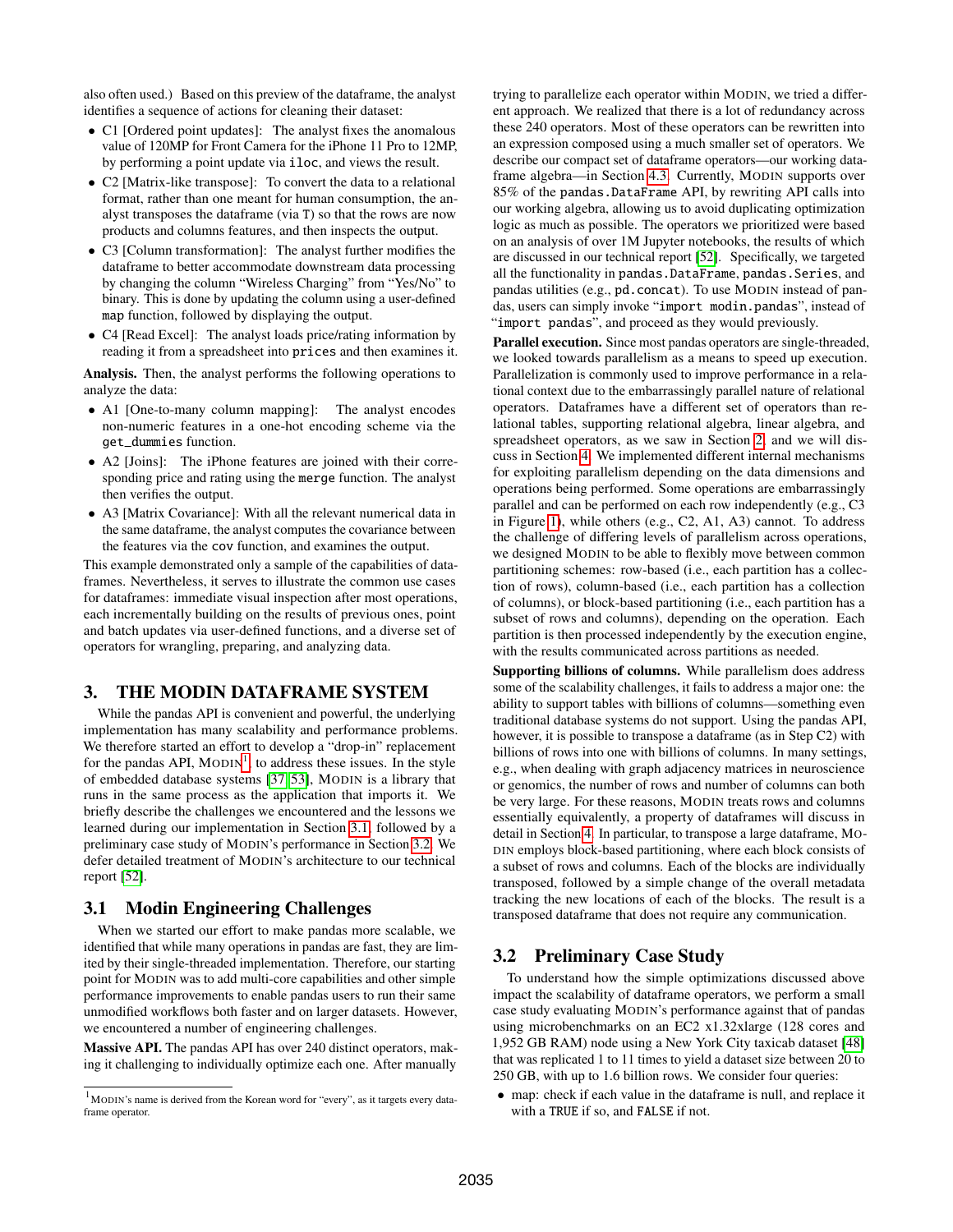<span id="page-3-1"></span>

Figure 2: Each function shows runtime and 95% confidence region for both MODIN and pandas. We omit pandas transpose as it is unable to scale beyond 6 GB.

- group-by  $(n)$ : group by the non-null "passenger\_count" column and count the number of rows in each group.
- group-by (1): count the number of non-null rows in the dataframe.
- transpose: swap the columns and rows of the dataframe and apply a simple (map) function across the new rows.

We highlight the difference between group by with one group and  $n$ groups, because with  $n$  groups data shuffling and communication are a factor in performance. With group-by $(1)$ , the communication overheads across groups are non-existent. We include transpose to demonstrate that MODIN can handle data with billions of columns.

Figure [2](#page-3-1) shows that for the group-by  $(n)$  and group-by  $(1)$  operations, MODIN yields a speedup of up to  $19\times$  and  $30\times$  relative to pandas, respectively. For example, a group-by  $(n)$  on a 250GB dataframe, pandas takes about 359 seconds and MODIN takes 18.5 seconds, a speedup of more than  $19\times$ . For map operations, MODIN is about  $12\times$  faster than pandas. These performance gains come from simple parallelization of operations within MODIN, while pandas only uses a single core. During the evaluation of transpose, pandas was unable to transpose even the smallest dataframe of 20 GB (∼150 million rows) after 2 hours. Through separate testing, we observed that pandas can only transpose dataframes of up to 6 GB (∼6 million rows) on the hardware we used for testing.

Takeaways. Our preliminary case study and our experience with MODIN demonstrates the promise of integrating simple optimizations to make dataframe systems scalable. Next, we define a dataframe data model and algebra to allow us to ground our subsequent discussion of our research agenda, targeting the unique characteristics of dataframes and the unique ways in which they are used. We defer further performance analyses of MODIN to future work.

#### <span id="page-3-0"></span>4. DATAFRAME FUNDAMENTALS

There are many competing open-source and commercial implementations of dataframes, but there is no formal definition or enumeration of dataframe properties in the literature to date. We therefore propose a formal definition of dataframes to allow us to describe our subsequent research challenges on a firm footing, and also to provide background to readers who are unfamiliar with dataframes. In this section, we start with a brief history (Section [4.1\)](#page-3-2), and provide a reference data model (Section [4.2\)](#page-3-3) and algebra (Section [4.3\)](#page-4-0) to ground discussion. We then demonstrate the expressiveness of the algebra via a case study (Section [4.4\)](#page-5-0). Our technical report has additional details about the formalism, the mapping to the pandas API, other extensions to the data model, as well as quantitative statistics on dataframe usage [\[52\]](#page-13-2).

#### <span id="page-3-2"></span>4.1 A Brief History of Dataframes

The S programming language was developed at Bell Laboratories in 1976 to support statistical computation. Dataframes were first introduced to S in 1990, and presented by Chambers, Hastie, and Pregibon at the Computational Statistics conference [\[24\]](#page-12-7). The authors state: "We have introduced into S a class of objects called

data.frames, which can be used if convenient to organize all of the variables relevant to a particular analysis ..." Chambers and Hastie then extended this paper into a 1992 book [\[25\]](#page-12-8), which states "Data frames are more general than matrices in the sense that matrices in S assume all elements to be of the same mode—all numeric, all logical, all character string, etc." and "... data frames support matrix-like computation, with variables as columns and observations as rows, and, in addition, they allow computations in which the variables act as separate objects, referred to by name."

The R programming language, an open-source implementation of S, was first released in 1995, with a stable version released in 2000, and gained instant adoption among the statistics community. Finally, in 2008, Wes McKinney developed pandas in an effort to bring dataframe capabilities with R-like semantics to Python, which as we described in the introduction, is now incredibly popular. We discuss other dataframe implementations in Section [7.](#page-11-0)

### <span id="page-3-3"></span>4.2 Dataframe Data Model

As Chambers and Hastie themselves state, dataframes are not familiar mathematical objects. Dataframes are not quite relations, nor are they matrices or tensors. In our definitions we borrow textbook relational terminology from Abiteboul, et al. [\[15,](#page-12-9) Chapter 3] and adapt it to our use.

The elements in the dataframe come from a known set of domains  $Dom = \{dom_1, dom_2, ...\}$ . For simplicity, we assume in our discussion that domains are taken from the set  $Dom = {\Sigma^*}$ , int, float, bool, category}, though a few other useful domains like datetimes are common in practice. The domain  $\Sigma^*$  is the set of finite strings over an alphabet  $\Sigma$ , and serves as a default, uninterpreted domain; in some dataframe libraries it is called Object. Each domain contains a distinguished null value, sometimes written as NA. Each domain **dom**<sub>i</sub> also includes a *parsing function*  $p_i : \Sigma^* \to \textbf{dom}_i$ , allowing us to interpret the values in dataframe cells as domain values.

A key aspect of a dataframe is that the domains of its columns may be induced from data *post hoc*, rather than being declared *a priori* as in the relational model. We define a schema induction **function**  $S : (\Sigma^*)^m \to Dom$  that assigns an array of m strings to a domain in Dom. This schema induction function is applied to a given column and returns a domain that describes this array of strings; we will return to this function later.

Armed with these definitions, we can now define a dataframe:

**Definition 4.1.** A dataframe is a tuple  $(A_{mn}, R_m, C_n, D_n)$ , where  $A_{mn}$  is an array of entries from the domain  $\Sigma^*$ ,  $R_m$  is a vector of row labels from  $\Sigma^*$ ,  $C_n$  is a vector of column labels from  $\Sigma^*$ , and  $D_n$  is a vector of n domains from  $Dom$ , one per column, each of which can also be left unspecified. We call  $D_n$  the *schema* of the dataframe. If any of the *n* entries within  $D_n$  is left unspecified, then that domain can be induced by applying  $S(\cdot)$  to the corresponding column of  $A_{mn}$ .

We depict our conceptualization of dataframes in Figure [3.](#page-4-1) In our example of Figure [1,](#page-1-0) dataframe products after step R1 has  $R_m$ corresponding to an array of labels [Display, Camera, ...];  $C_n$ corresponding to an array of labels [iPhone 11 Pro, iPhone Pro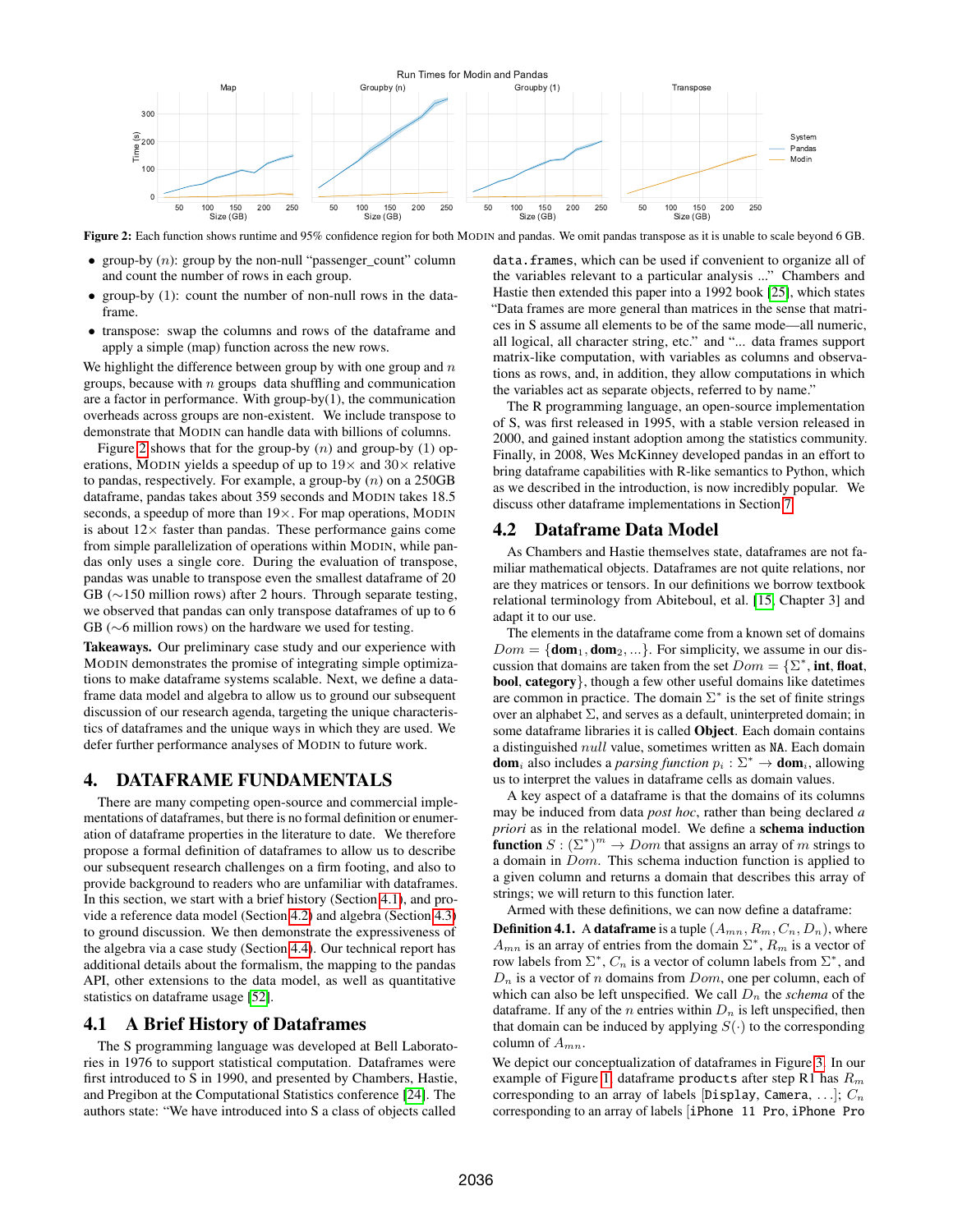Max, ...];  $A_{mn}$  corresponding to the matrix of values beginning with 5.8-inch, with  $m = 6$ ,  $n = 4$ . Here,  $D_n$  is left unspecified, and may be inferred using  $S(\cdot)$  per column to possibly correspond to  $[\Sigma^*, \Sigma^*, \Sigma^*, \Sigma^*]$ , since each of the columns contains strings.

Rows and columns are symmetric in many ways in dataframes. Both can be referenced explicitly, using either numeric indexing (positional notation) or label-based indexing (named notation). In our example in Figure [1,](#page-1-0) the products dataframe is referenced using positional notation in step C1 with products.iloc[2, 0] to modify the value in the third row and first column, and by named notation in step C3 using products ["Wireless Charging"] to modify the column corresponding to "Wireless Charging". The relational model traditionally provides this kind of referencing only for columns. Note that row position is exogenous to the data it *need not* be correlated in any way to the data values, unlike sort orderings found in relational extensions like SQL's ORDER BY clause. The positional notation allows for (row, col) references to index individual values, as is familiar from matrices.

A subtler distinction is that row and column labels are from the same set of domains as the underlying data  $(Dom)$ , whereas in the traditional relational model, column names are from a separate domain (called att [\[15\]](#page-12-9)). This is important to point out because there are dataframe operators that copy data values into labels, or copy labels into data values, discussed further in Section [4.3.](#page-4-0)

One distinction between rows and columns in our model is that columns have a schema, but rows do not. Said differently, we parse the value of any cell based on the domain of its column. We can also imagine an orthogonal view, in which we define explicit schemas (or use a schema induction function) on rows, and a corresponding row-wise parsing function for the cells. In our formalism, this is achieved by an algebraic operator to transpose the table and treat the result column-wise (Section [4.3\)](#page-4-0). By restricting the data model to a single axis of schematization, we provide a simple unique interpretation of each cell, yet preserve a flexibility of interpretation in the algebra. In Sections [5.1.2](#page-6-1) and [5.2.2](#page-7-0) we return to the performance and programming implications of programs that make use of schemas on a dataframe and its transpose (i.e. "both axes").

When the schema  $D_n$  has the same domain **dom** for all n columns, we call this a *homogeneous* dataframe. As a special case, consider a homogeneous dataframe with a domain like **float** or **int** and operators  $+$ ,  $\times$  that satisfy the algebraic definition of a field. We call this a *matrix* dataframe, since it has the algebraic properties required of a matrix, and can participate in linear algebra operations simply by parsing its values and ignoring its labels. The dataframe iphone\_df after step A2 in Figure [1](#page-1-0) is one such example; thus it was possible to perform the covariance operation in step C3. Matrix dataframes are commonly used in machine learning pipelines.

Overall, while dataframes have roots in both relational and linear algebra, they are neither tables nor matrices. Specifically, when viewed from a relational viewpoint, the dataframe data model differs in the following ways:

| Dataframe Characteristic          | <b>Relational Characteristic</b> |
|-----------------------------------|----------------------------------|
| Ordered table                     | Unordered table                  |
| Named rows labels                 | No naming of rows                |
| A lazily-induced schema           | Rigid schema                     |
| Column names from $d\in Dom$      | Column names from att [15]       |
| Column/row symmetry               | Columns and rows are distinct    |
| Support for linear alg. operators | No native support                |

And when viewed from a matrix viewpoint, the dataframe data model differs in the following ways:

We will exploit these two viewpoints in our dataframe algebra to allow us to define both relational and linear algebra operations. Due

<span id="page-4-1"></span>

Figure 3: The Dataframe Data Model

**Array of Data**

to these differences, a new body of work will be needed to support the scale required for modern data science workflows.

#### <span id="page-4-0"></span>4.3 Dataframe Algebra

While developing MODIN, we discovered that there exists a "kernel" of operators that encompasses the massive APIs of pandas and R. We developed this "kernel" into a new dataframe algebra, which we describe here, while explicitly contrasting it with relational algebra. We do not argue that this set of operators is minimal, but we do feel it is both expressive and elegant; we demonstrate via a case study in Section [4.4](#page-5-0) that it can be used to express pivot. Based on the contrast with relational algebra, we are in a position to articulate research challenges in optimizing dataframe algebra expressions in subsequent sections.

We list the algebra operators we have defined in Table [1:](#page-5-1) the rows correspond to the operators, and the columns correspond to their properties. The operators encompass ordered analogs of extended relational algebra operators (from SELECTION to RENAME), one operator that is not part of extended relational algebra but is found in many database systems (WINDOW), one operator with that admits independent use unlike in database systems (GROUPBY), as well as four new operators (TRANSPOSE, MAP, TOLABELS, and FROMLABELS). The ordered analogs of relational algebra operators preserve the ordering of the input dataframe(s). If there are multiple arguments, the result is ordered by the first argument first, followed by the second. For example, UNION simply concatenates the two input dataframes in order, while CROSS-PRODUCT preserves a nested order, where each tuple on the left is associated, in order, with each tuple on the right, with the order preserved.

We succinctly describe the new operators as well as highlight any deviating semantics of GROUPBY and WINDOW and leave detailed semantics to our technical report [\[52\]](#page-13-2). The output schema for most other relational operators can be carried over from the inputs (indicated as *static* in Table [1\)](#page-5-1).

Transpose. TRANSPOSE interchanges rows and columns, so that the columns of the dataframe become the rows, and vice-versa. Formally, given a dataframe  $DF = (A_{mn}, R_m, C_n, D_n)$ , we define TRANSPOSE $(DF)$  to be a dataframe  $(A_{nm}^T, C_n, R_m, null)$ , where  $A_{nm}^T$  is the array transpose of  $A_{mn}$ . Note that the schema of the result may be induced by S, and may not be similar to the schema of the input. TRANSPOSE is useful both for matrix operations on homogenous dataframes, and for data cleaning or for presentation of "crosstabs" data. In step C2 in our example in Figure [1,](#page-1-0) the table was not oriented properly from ingest, and a transpose was required to give us the desired table orientation.

Map. The map operator takes some function *f* and applies it to each row individually, returning a single output row of fixed arity. The purpose of the map operator is to alter each dataframe row uniformly. MAP is useful for data cleaning and feature engineering (e.g., step C3 in Figure [1\)](#page-1-0). Given a dataframe  $DF = (A_{mn}, R_m, C_n, D_n)$ ,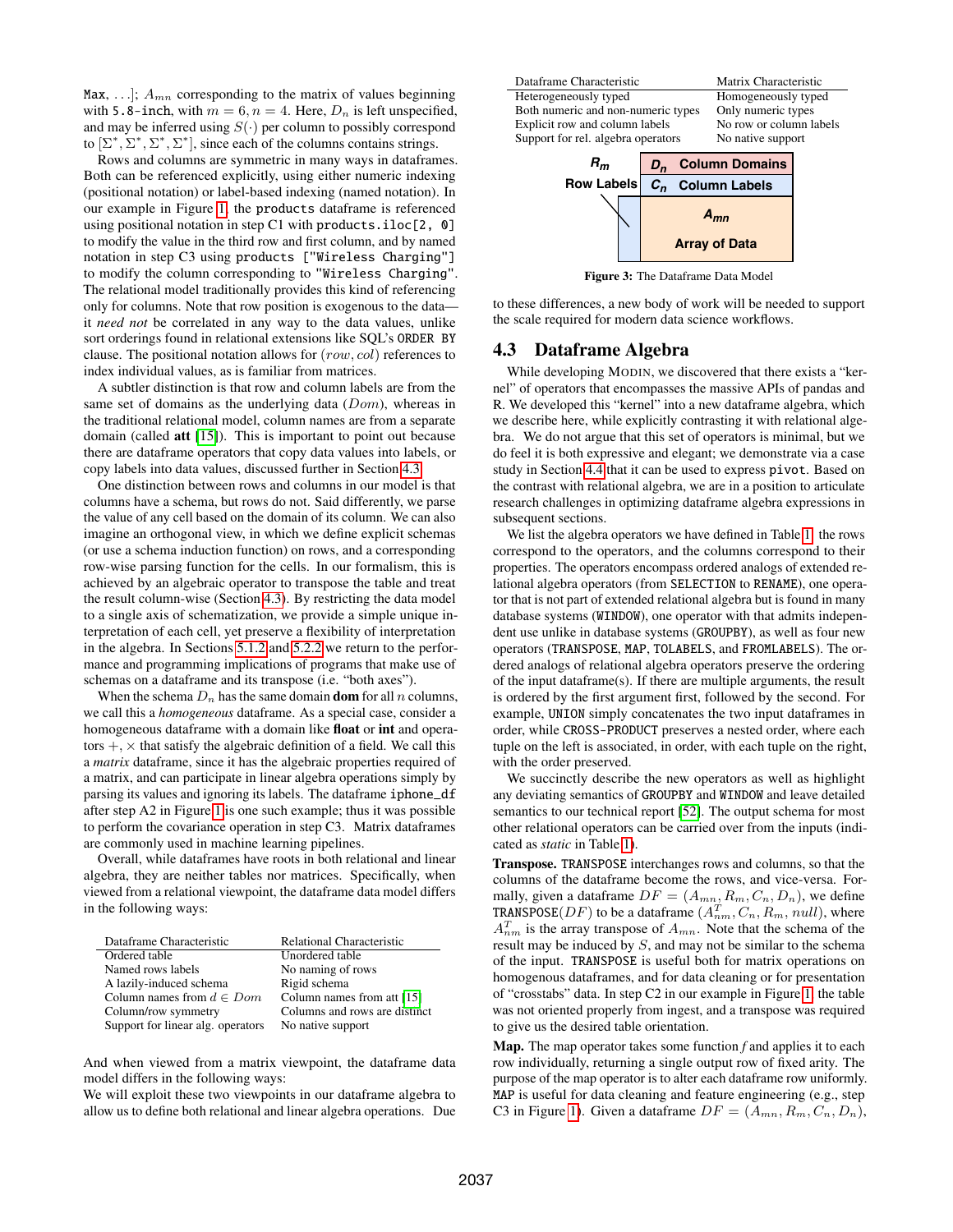<span id="page-5-1"></span>Table 1: Dataframe Algebra.  $\dagger$ : Ordered by left argument first, then right to break ties.  $\Diamond$ : Order of columns is inherited from order of rows and vice-versa.

| <b>Operator</b>             | (Meta)data |          | <b>Schema</b> | Origin     | Order               | <b>Description</b>                                       |
|-----------------------------|------------|----------|---------------|------------|---------------------|----------------------------------------------------------|
| <b>SELECTION</b>            |            | $\times$ | static        | <b>REL</b> | Parent              | Eliminate rows                                           |
| <b>PROJECTION</b>           |            | $\times$ | static        | <b>REL</b> | Parent              | Eliminate columns                                        |
| <b>UNION</b>                |            | $\times$ | static        | <b>REL</b> | Parent <sup>1</sup> | Set union of two dataframes                              |
| <b>DIFFERENCE</b>           |            | $\times$ | static        | <b>REL</b> | Parent <sup>1</sup> | Set difference of two dataframes                         |
| <b>CROSS PRODUCT / JOIN</b> |            | $\times$ | static        | <b>REL</b> | Parent <sup>1</sup> | Combine two dataframes by element                        |
| <b>DROP DUPLICATES</b>      |            | $\times$ | static        | <b>REL</b> | Parent              | Remove duplicate rows                                    |
| <b>GROUPBY</b>              |            | $\times$ | static        | <b>REL</b> | <b>New</b>          | Group identical values for a given (set of) attribute(s) |
| <b>SORT</b>                 |            | $\times$ | static        | <b>REL</b> | <b>New</b>          | Lexicographically order rows                             |
| <b>RENAME</b>               | $\times$   |          | static        | REL        | Parent              | Change the name of a column                              |
| <b>WINDOW</b>               |            | $\times$ | static        | SQL        | Parent              | Apply a function via a sliding-window (either direction) |
| <b>TRANSPOSE</b>            | EX.        | $\times$ | dynamic       | DF         | Parent $\circ$      | Swap data and metadata between rows and columns          |
| <b>MAP</b>                  | $\times$   | $\times$ | dynamic       | DF         | Parent              | Apply a function uniformly to every row                  |
| <b>TOLABELS</b>             | $\times$   | $\times$ | dynamic       | DF         | Parent              | Set a data column as the row labels column               |
| <b>FROMLABELS</b>           | $\times$   | $\times$ | dynamic       | DF         | Parent              | Convert the row labels column into a data column         |

the result of MAP(DF, f) is a dataframe  $(A'_{mn'}, R_m, C'_{n'}, D'_{n'})$ with  $f: D_n \to D'_{n'}$ , where  $A'_{mn'}$  is the result of the function f as applied to each row,  $C'_{n'}$  is the resulting column labels, and  $D'_{n'}$  is the resulting vector of domains. Notice that in this definition, the number of columns  $(n')$  *and* the column labels  $(C'_{n'})$  can change based on this definition, but they must be changed uniformly for every row. The vector of domains  $D'_{n'}$  may, in many cases, be inferred from the type of the function  $f$ .

ToLabels. The TOLABELS operator projects one column out of the matrix of data,  $A_{mn}$ , to be set as new row labels for the resulting dataframe, replacing the old labels. Given  $DF = (A_{mn}, R_m, C_n,$  $D_n$ ) and some column label L, TOLABELS( $DF$ , L) returns a dataframe  $(A'_{m(n-1)}, L, C'_{n}, D'_{n})$ , where  $C'_{n}$  (respectively  $D'_{n}$ ) is the result of removing the label L from  $C_n$  (respectively  $D_n$ ). With this capability, data from  $A_{mn}$  can be promoted into the metadata of the dataframe and referenced by name during future interactions.

FromLabels. FROMLABELS creates a new dataframe with the row labels inserted into the array  $A_{mn}$  as a new column of data at position 0 with a provided column label. The data type of the new column starts as null until it can be induced by the schema induction function S. The row labels of the resulting dataframe are set to the default label: the order rank of each row (positional notation). Formally, given a dataframe  $DF = (A_{mn}, R_m, C_n, D_n)$ and a new column label  $L$  we define FROMLABELS( $DF$ ,  $L$ ) to be a dataframe  $(R_m + A_{mn}, P_m, [L] + C_n, [null] + D_n)$ , where  $R_m + A_{mn}$  is the concatenation of the row labels  $R_m$  with the array of data  $A_{mn}$ ,  $P_m$  is the positional notation values for all of the rows:  $P_m = (0, ..., m - 1)$ , and  $[L] + C_n$  is the result of prepending the new column label L to the column labels  $C_n$ .

GroupBy. As in relational algebra, our GROUPBY operator groups by one or more columns, and aggregates one or more columns together or separately. Unlike relational algebra, where aggregation must result in atomic values, dataframes can support composite values within a cell, allowing a broader class of aggregation functions to be applied. One special function, collect, groups rows with the same grouping attribute values into separate dataframes and returns these as the (composite) aggregate values. Pandas's groupby function has similar behavior and applies collect to the non-grouped attributes. We will use collect in our examples subsequently.

Window. WINDOW-type operations are largely analogous to those used in recent SQL extensions to RDBMSs like PostgreSQL and SQL Server. The key difference is that, in SQL, many windowing functions such as LAG and LEAD require an additional ORDER BY to

<span id="page-5-2"></span>

Figure 4: Pivot table example, reproduced from [\[27\]](#page-12-10), demonstrating pivoting over two separate columns, "Month" and "Year".

<span id="page-5-3"></span>

Figure 5: Logical plan for pivoting a dataframe around the "Year" column using the dataframe algebra from this section.

be well-defined; in dataframe algebra, the inherent ordering already present in dataframes makes such a clause purely optional.

#### <span id="page-5-0"></span>4.4 Pivot Case Study

To demonstrate the expressiveness of the algebra above, we show how it can express pivot, which is particularly challenging in relational databases due to the need for relations to be declared schema-first [\[27,](#page-12-10) [67\]](#page-13-6). The pivot operator (Figure [4\)](#page-5-2) elevates a column of data into the column labels and creates a new dataframe reshaped around these new labels.

Since there is no need to know the names of the new columns or the resulting schema *a priori*, a pivot can be expressed concisely in dataframe algebra as a combination of four operators in the plan shown in Figure [5.](#page-5-3) Recall that it is possible to elevate data to the column labels by using TOLABELS followed by TRANSPOSE. In this case, the TOLABELS operator would be applied on the label of the column being pivoted over, "Year" in this example. After this step, we perform a GROUPBY on the pivoted attribute, "Year" with a collect aggregation applied to the remaining attributes to produce a per-Year dataframe as a composite aggregated value. This aggregated value is manipulated by a MAP operator with a function that flattens the grouped data into the correct orientation. This results in a table pivoted around the attribute selected for the TOLABELS operator. Notice in Figure [4](#page-5-2) that transposing the dataframe labeled "Wide Table in Months" results in the correct data layout for the "Wide Table in Years". This is one example of how TRANSPOSE can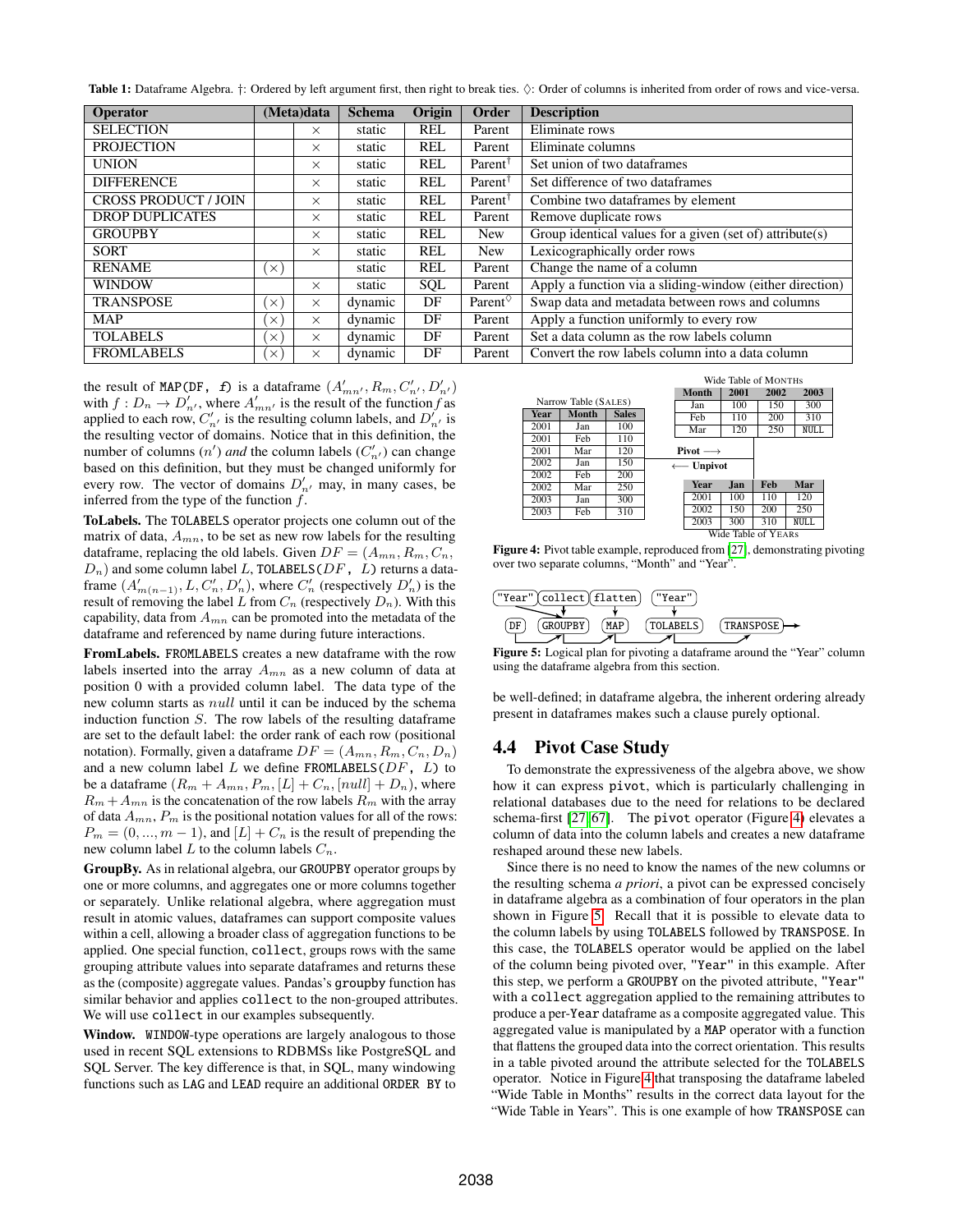be exploited: cost models in dataframe query optimizers can choose the more efficient pivot column and TRANSPOSE at the end.

# <span id="page-6-0"></span>5. DATA MODEL CHALLENGES

Supporting the dataframe data model and algebra from Section [4](#page-3-0) efficiently motivates a new set of research challenges. We organize these challenges based on unique properties of dataframes, and discuss their impact on query optimization, data layout, and metadata management. We first discuss the impact of flexible schemas.

## 5.1 Flexible Schemas, Dynamic Typing

Major challenges arise from the flexible nature of dataframe schemas. Dataframes require more than data; as noted in Section [4.2](#page-3-3) they also require a schema to interpret the data. In the absence of explicit types for certain columns, we must run the type induction function S, and the resulting parsing functions—both of which can be expensive. Note that the type of a column must be known before we can parse the value of any cell in that column. Mitigating the costs inherent in flexible schemas and dynamic types therefore presents a major challenge for dataframes.

In database terms, dataframes are more like views than tables. Programming languages like Python and R do not store data; they access data from external storage like files or databases. Hence every time a program is executed, it constructs dataframe objects anew. Unfortunately, external storage in data science is often untyped. Dataframe-friendly file formats like Apache Feather include explicit schemas and pre-parsed data, but most data files used in data science today (notably those in the ever-popular csv format) do not.

Another source of dynamism arises from schema mutations, e.g., adding or removing columns. These are first-class citizens of the dataframe algebra, unlike in relational databases, which relegate such operations to a separate DDL. As such, they are not only allowed, but are in fact frequent during data exploration with dataframes, especially during data preparation and feature engineering. We consider the challenge of efficient schema induction from three angles: rewriting, materialization, and query processing.

#### *5.1.1 Rewrite Rules for Schema Induction*

Due to their flexible schemas, dataframes support the addition and removal of columns as first-class operations, and at any point in time could have several columns with unknown type. Certain dataframe operators need type information, however—e.g. avoid attempting to JOIN two dataframes on columns with mismatched types or using a numeric predicate on a column with some strings. The schema induction function,  $S$ , could be used to induce the requisite typing information, but it is expensive and must be explicitly considered when modeling cost for query plans. Specifically, if certain columns are not operated on, inferring their type via S can be deferred to when they are first manipulated and omitted entirely if, for example, they are dropped before ever being accessed.

In some cases, schema inference rules might be able to avoid the application of  $S$  altogether. For example, if ordered relational operations are chained together, schema induction can be omitted between operations, suggesting the possibility of employing rewrite rules to skip applying S. Another example involves UDFs with known output types (e.g., a MAP with a UDF that returns an integer).

In the case of operations which merely shuffle rows around (e.g. moving even-indexed rows to the beginning of a dataframe, reordering), schema induction can be omitted entirely. When filtering or taking a sample of a dataframe, schema induction can be omitted if the type is already fairly constrained and will not be additionally constrained based on the sample. For example, if we drop all rows

with strings in a specific column, we may end up with that column having a restricted type such as float or int, requiring special care.

While omitting or deferring schema inference is promising, additional complications arise from the fact that, in a dataframe system, metadata *is* data (see also Section [5.2\)](#page-7-1) that may itself be queried by a user. In particular, it is common for users to perform *runtime type inspections* as a sanity check. As a result, the extra effort for eschewing or deferring schema induction may prove futile if the user chooses to inspect types anyway.

#### <span id="page-6-1"></span>*5.1.2 Reusing Type Information*

It is common to reuse a dataframe across multiple statements in a program. In cases where the dataframe lacks explicit types, it can be very helpful to materialize the results of both schema induction and parsing—both within the invocation of a program (internal state), and across invocations in storage.

Materialization of flexibly-typed schemas introduces a new set of challenges. Both schema induction and parsing can be a significant fraction of the cost of processing. This raises optimization choices for materialization: we can cache the results of  $S$  (for one or more columns), and additionally we can cache the results of parsing functions (in principle, at a granularity down to the cell level). For complex multistep dataframe expressions, we can choose to make these decisions at each operator in the pipeline that introduces a dynamically-typed column. Hence the optimization search space is large. Moreover, the workload of "queries" is different from traditional materialized view settings—languages like Python are more difficult to analyze statically than SQL, and we can expect usage patterns to differ from databases as well (Section [6\)](#page-8-0).

In some cases, it is reasonable to expect that a data scientist will want to declare the types of the dataframe explicitly—e.g., an expression like  $df_t = TRANSPOSE(df, [myschema])$  where myschema is an array of type names for the columns. In this case, there is no need to run schema induction. In a loosely-typed language like Python, myschema can be an arbitrary expression returning an array of strings. For example, it might read a list of type names from a very large file with the same number of rows as TRANSPOSE(df). Alternatively, the dataframe df itself might have "row types" stored as strings in the i'th column of the data, leading to an expression like  $df_t = TRANSPOSE(df, df[i]).$ 

View maintenance has a role in the dataframe context, with new challenges for type induction. The most direct use is in deltacomputation of expressions that have the effect of "adding" rows to their inputs. For example, consider a MAP operator with a data validation function: for each column it returns the input if it passes a validation test, else it returns an error message in that column. The new rows may all respect the constraints of the types of the input dataframe, or some new rows could break those constraints—e.g. a string-typed error message appearing in a column of numbers. In both cases, we'd like the type induction to take advantage of the work done to induce a schema for the input, and differentially decide on a schema for the output. Note that these issues get more subtle as the type system gets richer—e.g., consider an input with a column of type *percent* that is passed into an arithmetic MAP function—the output may be statically guaranteed to be numeric, and for a given dataframe may or may not still be of type *percent*.

#### *5.1.3 Pipelining Schema Induction in Query Plans*

When applying  $S$  and the parsing function to columns is unavoidable, we may be able to reduce its cost by trying to fuse it with other operations that are type-agnostic and lightweight (e.g., data movement or serialization/deserialization) while adding minimal overhead, which we foresee to be a fruitful research direction.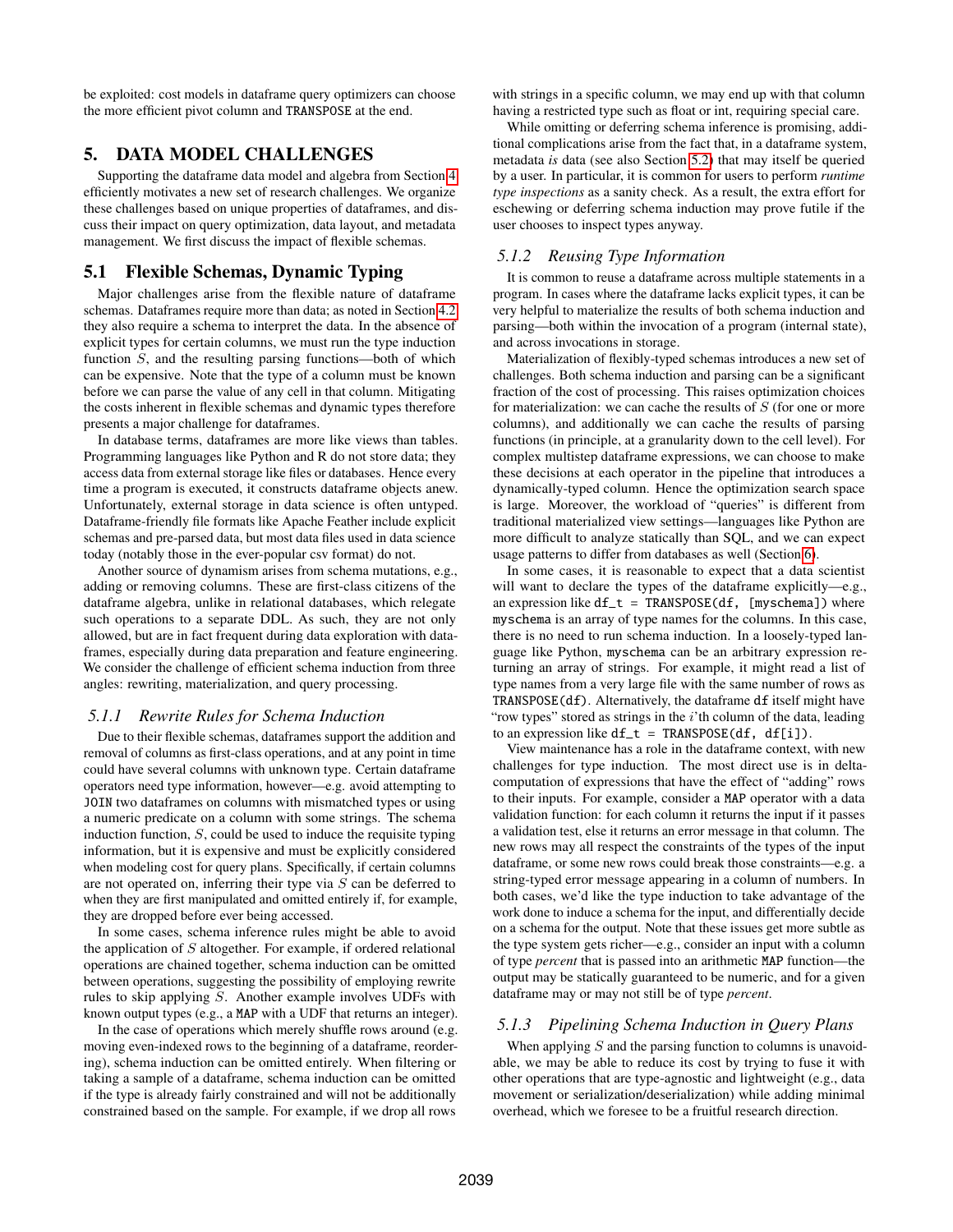For other operations, the position of  $S$  within the query plan can have major performance implications. Consider a MAP operation that is being applied to a column of strings. If the MAP operation is relatively inexpensive (e.g., if it measures string length), it may make sense to to skip type checking via schema induction before the MAP operation. Although a type error (due to, e.g., the presence of an unexpected integer value) leads to wasted effort, it may be acceptable if the overhead paid by actual application of the MAP is not too high. On the other hand, a MAP which performs heavyduty regular expression parsing over long strings may delay error detection unacceptably if schema induction is fused into the MAP.

Overall, the positioning of the schema induction operator within the query plan, by possibly fusing it with existing operators, combined with schema induction avoidance and reuse, is crucial for the development of a full-fledged dataframe query optimizer.

#### <span id="page-7-1"></span>5.2 Order and Equivalence

Unlike relations, dataframes are ordered along both rows and columns—and users rely on this ordering for debugging and validation as they compose dataframe queries incrementally. This order is maintained as rows are transformed into columns and columns into rows via TRANSPOSE, ensuring near-equivalence of rows and columns. Additionally, as we saw in Section [4.4,](#page-5-0) row and column label metadata is tightly coupled with the dataframe content, and inherits the order and typing properties. In this section, we discuss the challenges imposed by enforcing order and the frequently changing schema across row and column labels and row/column orientation.

#### *5.2.1 Order is Central*

The order of a dataframe is determined by the order of ingested data. For example, a CSV file ingested as a dataframe would have the same row and column order as the file. This ordering is crucial for the trial-and-error-based interaction between a user and a dataframe system. Users expect to see the rows in their dataframe stay in the same order as they process it—allowing them to validate and debug each step by comparing its result to the previous step. For example, to ensure that a CSV file is ingested and parsed correctly, users will expect the first few rows of the dataframe to be the same as those they would see when examining the CSV file. To examine a dataframe, users will either use the operator head/tail to see the prefix/suffix or simply type the name of the dataframe for both the prefix and suffix in the expected order. Additionally, operators such as WINDOW and MAP from Section [4.3](#page-4-0) expect a specific order for the rows (WINDOW) and columns (MAP). Perhaps most challenging is the frequency at which the order can be changed, as each operator has a deterministic output order (shown in Table [1\)](#page-5-1). since the UDF argument to these operators may rely on that order. Dataframes also support SELECTION and PROJECTION based on the position of the rows and columns respectively.

Current dataframe systems such as pandas physically store the dataframe in the order defined by the user and do not implement physical data independence. Physical independence may open up new optimization opportunities, recognizing that as long as the displayed results preserve the desired order semantics to the users, it is not necessary that all intermediate products or artifacts (unobserved by user) adhere to the order constraint. For example, a sort operation can be "conceptual" in that a new order can be defined without actually performing the expensive sorting operation. Likewise, a transpose doesn't require the data to be reoriented in physical storage unless beneficial for subsequent operations; the transpose can be captured logically to reflect the new orientation of the dataframe.

To ensure correct semantics while respecting physical data independence, we must devise a means to capture ordering information, either tracked as a separate "order column" if it is not implied via existing columns, or recording as metadata that the dataframe must be ordered based on one or more of the preexisting columns. Then, the ORDER BY on this "order column" or one of the existing columns will be treated as an operator in the query plan, and will only need to be done "on-demand" when the user requests to view a result. Additionally, since users are only ever looking at the first and/or last few lines of the dataframe, those are the only lines that are required to be ordered; we discuss this further in Section [6.1.](#page-9-0)

Extending physical data independence even further, we can adapt other data representation techniques from the database community, optimized for dataframes. This includes columnar or row-column hybrid storage [\[14\]](#page-12-11), as well as those from scientific computing [\[26\]](#page-12-12), array databases [\[57\]](#page-13-7), or spreadsheets [\[22\]](#page-12-13). Since dataframes are neither relations, matrices, arrays, or spreadsheets, none of these representations are a perfect fit.

The order of the dataframe also creates some interesting new challenges in query planning. Operators that are commutative in the relational data model are not necessarily commutative in dataframes, e.g., SELECTION based on a positional predicate. Due to this, a dataframe query optimizer must now be aware of and manipulate an internal representation of the order. The added complexity of maintaining order in the query plan due to the presence of noncommutative operators in dataframes will be a significant challenge for dataframe systems wishing to preserve these semantics.

#### <span id="page-7-0"></span>*5.2.2 Row/Column Equivalence*

The presence of a TRANSPOSE operator in the dataframe algebra presents novel challenges in data layout and query optimization. TRANSPOSE allows users to flexibly alter their data into a desired shape or schema that can be parsed according to an appropriate schema, and queried using ordered relational operators.

To keep our data model and algebra compact, we have schemas only for columns and our operators are defined on ordered sets of rows. By contrast, in pandas and other dataframe implementations, it is possible to perform many operations along either the rows or columns via the axis argument. Hence, programs written in (or translated to) our algebra are likely to have more uses of TRANSPOSE than dataframe programs in the wild, to represent columnwise operations and/or to reason about per-row schemas. These operations are expressible logically in our simpler algebra by first performing a TRANSPOSE, applying the operation, and then a TRANSPOSE again to return to the original orientation. Doing frequent physical reorganizations for these operations would be a mistake, however.

The prevalence of TRANSPOSE in dataframe programs overturns many axis-specific assumptions made in traditional database storage. Axis-specific data layouts like columnar compression are problematic in this context. Metadata management also requires rethinking, since dataframes are as likely to be extremely "wide" (columnwise) as they are "tall" (rowwise). Both traditional and embedded RDBMSs typically limit the number of columns in a relation (e.g., SQL Server has an upper limit of 1024 columns, or 30k columns using the wide-table feature) [\[37,](#page-13-3) [53\]](#page-13-4). By applying TRANSPOSE on a tall and narrow dataframe, the number of columns can easily exceed the millions in the resulting short and wide dataframe.

Dataframe systems will need careful consideration to ensure that a TRANSPOSE call does not break assumptions made by the data layout layer used to perform optimizations. To ensure these optimizations are harmonious with respect to TRANSPOSE, we can do a *logical* TRANSPOSE "pull-up". The proposed rewrite delays transpose in the physical plan as much as possible, since it will often destroy many data layout optimizations that would otherwise apply.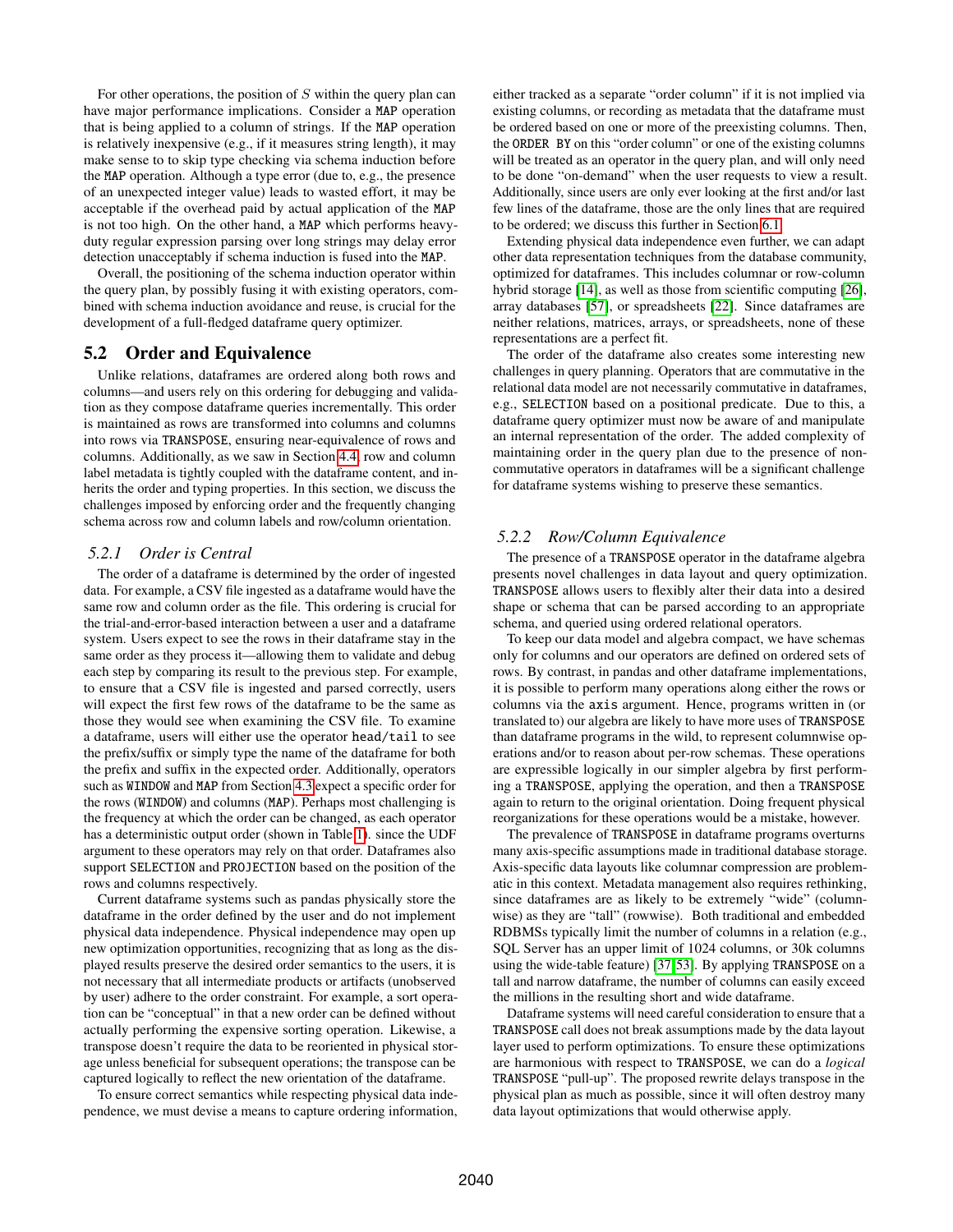<span id="page-8-1"></span>

Figure 6: Alternative query plans for pivoting a dataframe around the "Month" column using the algebra from Section [4.3.](#page-4-0) TRANSPOSE is abbreviated as T.

In certain cases, we may indeed want to consider optimizing the *physical* layout of the data given a TRANSPOSE operator as a part of a query plan. This is in contrast with existing data systems that create and optimize for a static data layout. A physical transpose may help the optimizer match the layout to the access pattern (e.g., matrix multiplication). A fixed data layout is likely to have a significant performance penalty when the access pattern changes. Additionally, consider a case where TRANSPOSE allows us more flexibility in query planning. In the pivot case in Section [4.4,](#page-5-0) we observed that transposing the result of a pivot is effectively a pivot across the other column. Specifically, if we must pivot into the wide table with Months as columns, we can either use the original plan (Figure [6a](#page-8-1)) or one where we proceed as if the pivot is over Year, but then transpose the final result so that the Month attribute values are used as column headers (Figure [6b](#page-8-1)). The latter plan will be faster if the optimizer leverages knowledge about the sorted order of the Year column to avoid hashing the groups. This is an interesting example of a new class of potential optimizations within dataframe query plans that exploit an efficient TRANSPOSE. Because the axis transpositions are happening in query expressions, the data layout becomes a physical plan property akin to "interesting orders" [\[58\]](#page-13-8) or "hash teams" [\[33\]](#page-12-14), expanding the rules for query optimization.

#### *5.2.3 Metadata is Data (and Data is Metadata)*

A standard feature of dataframes is the ability to fluidly move values from data to metadata and back. This is made explicit in the TOLABELS and FROMLABELS operators of our algebra, especially in combination with TRANSPOSE. These semantics cannot be represented in languages like SQL or relational algebra that are grounded in first-order logic; this is a signature of second-order logic, as explored in languages like OQL [\[18\]](#page-12-15), SchemaSQL [\[44\]](#page-13-9) and XQuery [\[23\]](#page-12-16). There is significant prior work on optimizing secondorder operations like the unnesting of nested data (e.g. [\[30,](#page-12-17) [60,](#page-13-10) [65\]](#page-13-11)). A distinguishing aspect of our setting is that a dataframe operation like TOLABELS commonly generates a volume of schema-level metadata that is dependent on the size of the data; this raises new challenges. The closest prior work to our needs studies spreadsheetstyle pivot/unpivot in databases (e.g. [\[27,](#page-12-10) [67\]](#page-13-6)); this work needs to be generalized to the richer semantics of a dataframe algebra.

To address representational aspects, we could treat row labels the way we treat primary keys in a relational database—by noting the sequence of label columns in a metadata catalog. Some additional details arise in the support of positional notation: invoking TOLABELS( $c_1$ , ...,  $c_n$ ) removes the relevant columns from their positions, requiring a recalculation of the positions of all labels to the right of  $c_1$ . This can be handled by representing column order in dynamic ranked data structures like ranked B-trees [\[43\]](#page-13-12) or range min-max trees [\[47\]](#page-13-13). In terms of data access, we may want to efficiently process data columns without paying to access (dynamically reassigned) metadata columns, and vice versa. In this case, columnar layouts become attractive for projection. Alternatively, labels can be moved into separate *property tables* [\[27\]](#page-12-10), a form of "vertical partitioning" that does not rely on columnar storage layouts.

Challenges arise in more complex expressions that include both TOLABELS and other operators–notably MAP and TRANSPOSE. In these cases, the number and types of *columns* in the dataframe is data-dependent. This exacerbates the metadata storage issues discussed in the previous section, and brings up additional challenges.

In terms of query optimization, we now have a two-dimensional estimation problem: both cardinality estimation (# of rows) and *arity estimation* (# of columns). For most operations in our algebra this would appear straightforward: even for TRANSPOSE, we know the cardinality and arity of output based on input. The challenge that arises is easy to see in a standard data science "macro", namely 1-hot encoding (get\_dummies in pandas). This operation takes a single column as input, and produces a result table whose schema concatenates the input schema with an (typically large) array of boolean-typed columns, one column per distinct data value of the input. Pivot presents a similar challenge: the width of the output schema is based on the number of distinct data values in the input columns. In our algebra, these macros can be implemented using GROUPBY followed by MAP and TRANSPOSE. The resulting arity estimation problem reduces to distinct value estimation for the input to GROUPBY. While techniques like hyperloglog sketches [\[31\]](#page-12-18) could assist here, note that we need to compute these estimates not only on base tables that may be pre-sketched, but on intermediate results of expressions! In short, we need to do distinct value estimation for the *outputs* of query operators—including arithmetic calculations (e.g. sums, products) and string manipulations (e.g. expanding a document into constituent words).

In some scenarios, arity *estimation* is insufficient—we need exact numbers and labels of columns. Consider the example of performing a UNION of feature vectors generated from two different text corpora, say Wikipedia articles unioned with DBLP articles. Each text corpus begins as a dataframe with schema (documentID, content). After a standard series of text featurization steps (word extraction with stemming and stop-word filtering followed by 1-hot encoding), each corpus becomes a dataframe with a documentID column, and one boolean column for each word in the corpus. The problem is that the UNION needs to dynamically check for compatibility of the input schemas—it needs to first generate the full (large!) schema for each input, and compare the two. Even if we relax our semantics to an "outer" union, we want to identify and align the common words across the corpora. These metadata requirements seem to require two passes of the inner expression's data: one to compute and align metadata, and another to produce a result. There are opportunities for optimization here to return to single-pass pipelining techniques, but they merit investigation. This pipeline-breaking problem generalizes to any operator that reasons about its input schema(s), so it needs to be handled comprehensively.

In short, we expect that the fluid movement of large volumes of data into metadata and vice versa introduces new challenges for query processing and optimization in dataframes.

# <span id="page-8-0"></span>6. USER MODEL CHALLENGES

Unlike in SQL where queries are submitted *all-or-nothing*, dataframe users construct queries in an incremental, iterative, and interactive fashion. Queries are submitted as a series of *statements* (as we saw in Figure [1\)](#page-1-0) a few operators at a time in trial-and-errorbased *sessions*. Users rely on immediate feedback to debug and rapidly iterate on these statements and frequently revisit results of intermediate statements for experimentation and composition during exploration. This interactive session-based programming model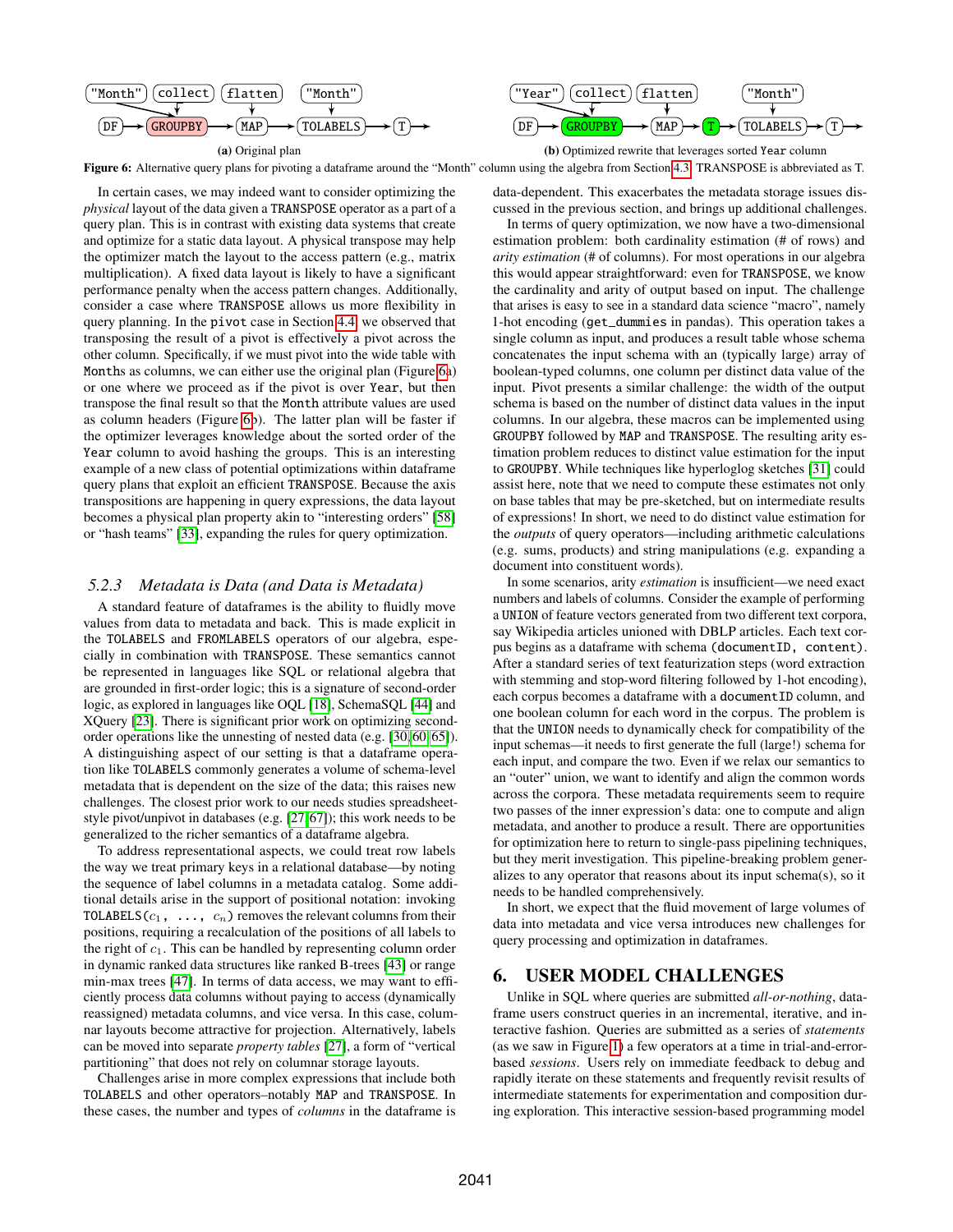for dataframes creates novel challenges for overall system performance and imposes additional constraints on query optimization. For example, operator reordering is often not beneficial when the results are materialized for viewing after every statement. At the same time, dataframe query development sessions are bursty, with ample think time between issuance of statements, and tolerant of incomplete results as feedback—as long as the original goals of experimentation and debugging are met, offering new opportunities for query optimization. In this section, we discuss new challenges and opportunities in query optimization arising from the interactive and incremental trial-and-error query construction of a typical user.

# <span id="page-9-0"></span>6.1 Interactive Feedback and Control

Dataframes are typically used in exploratory workloads, where interactive response times are crucial to providing a fluid user experience. Past studies have shown that latency in response times of greater than 500ms can lead to fewer hypotheses explored and insights generated during data exploration [\[45\]](#page-13-14). As another example, for data preparation—often performed on dataframes—users often rely on system feedback to guide and decide what operations to determine their next steps [\[35\]](#page-13-15). This feedback usually comes in the form of a display output by the dataframe system that contains a prefix or suffix of rows and columns, as in Figure [1.](#page-1-0) The need for frequent materialization of intermediate results to provide feedback to the user makes it particularly difficult to satisfy the 500ms query latency requirement for interactivity. Fortunately, we can leverage two user behavior characteristics to improve interactivity: that users spend time thinking between steps, and that the inspected intermediate results are typically restricted to a prefix/suffix of rows/columns which is sufficient for debugging and validation.

#### <span id="page-9-1"></span>*6.1.1 Intermediate Result Inspection & Think Time*

Present-day dataframe systems such as pandas are targeted toward ensuring users can inspect intermediate results for debugging and validation, so they operate in an *eager* mode where every statement is evaluated as soon as it is issued. Program control is not returned to the user until the statement has been completely evaluated, forcing the user to be idle during that time. However, there are many cases where users do not inspect the intermediate results, or where results are discarded; in such cases, the user is still forced to wait for each statement to be evaluated. Moreover, users are either rewarded or punished based on the efficiency of a query as it is written.

On the other hand, with the *lazy* mode of evaluation, which is adopted by some dataframe-like systems [\[19,](#page-12-19) [28\]](#page-12-20) (See Section [7\)](#page-11-0), control is returned to the user immediately, and the system defers the computation until the user requests the result. By scheduling computation later, the system can wait for larger query sub-expressions to be assembled, leading to greater opportunities for optimization. The downside of lazy evaluation is that computation only begins when the user requests the result of a query. This introduces new burdens for users, particularly for debugging, since bugs are not revealed until computation is triggered.

For example, consider two commutative operations op1, and op2. Say the user submits the statement  $x = df.$  op 1() followed by y  $= x.$  op2(). In eager evaluation, x will be fully materialized before execution begins on y, even if x is never used again. Computing y could be done using df.op2().op1(), but it is often more beneficial to use the materialized version of x instead. In lazy evaluation, execution will be deferred until explicitly requested, so the expression that creates y could be optimized to run df.op2().op1(). The drawback of this approach is that the user must explicitly request y in order to realize that there is a potential bug in x.

Furthermore, neither the lazy nor the eager mode take advantage of the fact that the users spend time thinking between steps, during which the system is idle. We can can leverage this time for computation, allowing us to effectively achieve the benefits of both paradigms. While interactive latency is important to support immediate feedback, recent empirical studies have also shown that optimizations can be relaxed to account for users' long think time between operations in exploratory analysis [\[20\]](#page-12-21). We describe a novel *opportunistic* query evaluation paradigm suitable for optimizing dataframes in an interactive setting.

Like lazy evaluation, opportunistic evaluation does not require the user to wait after each statement. Instead, the system opportunistically starts execution, while passing control back to users with a pointer to the eventually computed dataframe (a "future"), which is asynchronously computed in the background. We can then use system resources to compute results in the background as users are composing the next step. Like eager evaluation, opportunistic evaluation does not wait for users to complete the entire query to begin evaluation. However, when a user requests to view a certain output, opportunistic evaluation can prioritize producing that output over all else. Opportunistic evaluation allows queries to be rewritten as new statements are submitted (e.g., df.op2().op1()) to get to the requested answer as fast as possible, taking into account what is partially computed. There are also new opportunities within opportunistic evaluation to do speculation, where during idle time the system can start executing statements that commonly follow previous ones. Opportunistic evaluation also leads to new challenges in sharing and reuse across many query fragments whose computation has been scheduled in the background (see also Section [6.2\)](#page-10-0).

#### <span id="page-9-2"></span>*6.1.2 Prefix and Suffix Inspection*

The most common form of feedback provided by dataframe systems is the tabular view of the dataframe, as shown in Figure [1.](#page-1-0) The tabular view serves as a form of visualization that not only allows users to inspect individual data values, but also convey the structural information associated with the dataframe. Structural information, especially as it relates to order, is important for validating the results of queries that manipulate and reshape the dataframe. This tabular visualization typically contains a partial view of the dataframe displaying the first and last few rows of the dataframe, accessed using head, tail, or other print commands.

One way to give the users immediate feedback is to return the output to the user as soon as these  $k$  rows are assembled, computing the rest of the output in the background using opportunistic evaluation. This is reminiscent of techniques that optimize for early results [\[63,](#page-13-16) [64\]](#page-13-17) for LIMIT queries [\[42\]](#page-13-18), or for representative tuple identification [\[61\]](#page-13-19), but a key difference in dataframes is that order must be preserved (so "any-k" result tuples will not suffice [\[42\]](#page-13-18)), and there are many more blocking operators. One starting point would be to design or select physical operator implementations that not just prioritize high output rate [\[63\]](#page-13-16), but also preserve order, thereby ensuring that the first  $k$  rows will be produced as quickly as possible. As an example, if only the first  $k$  rows of an ordered join were to be computed, a nested loop join where the result displayed after k rows are computed might work well. We can progressively process more portions of the input dataframes until k output rows are produced in order: this may mean processing more than  $k$  rows of the inputs if there are very selective predicates. Figuring out the right way to exploit parallelism to prioritize processing the prefixes of the ordered input dataframes to produce the ordered prefix of the output is likely to be a substantial challenge.

Additionally, certain blocking operators will cause problems. While returning the first  $k$  rows following a TRANSPOSE, especially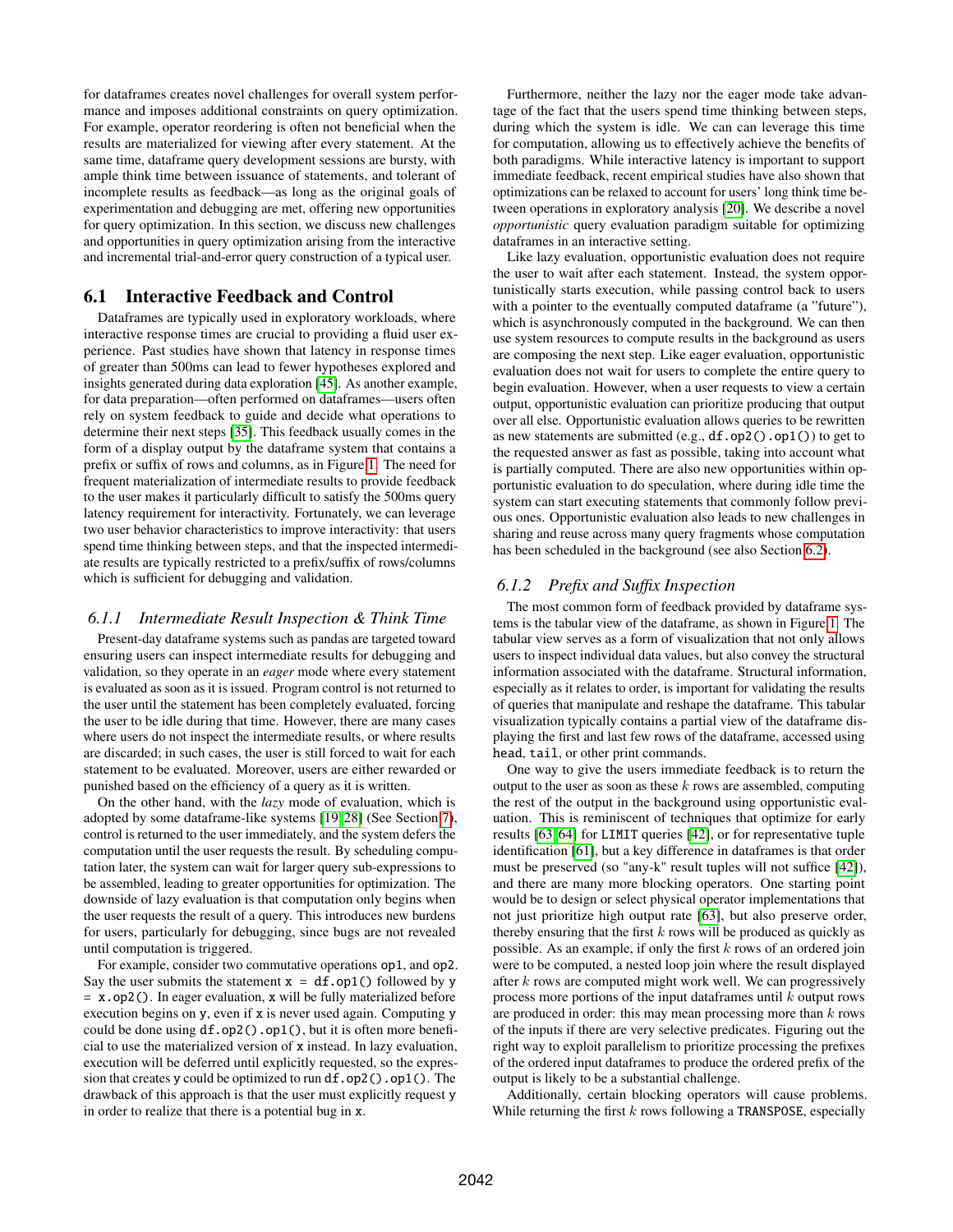when using columnar storage, can be fairly efficient, it may be hard to produce the first  $k$  tuples of a GROUP BY or SORT without examining the entire data first. SORT is an obvious example where the top  $k$  rows cannot be narrowed down a priori; a full scan is inevitable also for GROUPBY on non-clustered columns. That said, since the top and bottom  $k$  rows are often the only results inspected for dataframe queries, we may benefit from materializing additional intermediates or supporting indexes to retrieve them efficiently. We could, for example, materialize the prefix and suffix of a dataframe in original and transposed orientations, or the prefix or suffix of the dataframe sorted by various columns to allow for efficient processing subsequently. These materializations could happen during think-time as discussed in Section [6.1.1.](#page-9-1) We may also be able to exploit approximate query processing to produce the prefix/suffix early for blocking operators [\[16,](#page-12-22) [29,](#page-12-23) [36,](#page-13-20) [50,](#page-13-21) [69\]](#page-13-22). Since the tabular view is only a special form of visualization, a rich body of related work from visualization on how to allow users to quickly but approximately make decisions or perform debugging or validation may be applicable [\[17,](#page-12-24) [41,](#page-13-23) [46,](#page-13-24) [49\]](#page-13-25); however, the rich space of operators that goes beyond simple GROUPBY aggregation will lead to new challenges. Another interesting usability-oriented challenge is whether this tabular view of prefixes or suffixes is indeed best for debugging—perhaps highlighting possible erroneous values or outliers in dataframe rows or columns that are not in the prefix or suffix may also be valuable [\[54\]](#page-13-26).

## <span id="page-10-0"></span>6.2 Incremental Query Construction

In addition to challenges around enabling immediate feedback, query optimization is further complicated by the need to frequently evaluate and display results for intermediate sub-expressions (i.e., the results of statements) over the course of a session (see also Section [6.1.1\)](#page-9-1). While incrementally constructing dataframe queries over the course of an interactive session, users iterate on query sub-expressions through trial-and-error, frequently inspecting and revisiting intermediate results to try alternate exploration paths. Such fragmented workloads limit the optimizations that can be applied to each sub-expression. However, since user statements often build on others, we can jointly optimize across these statements and resulting sub-expressions, sharing work as much as is feasible. Further, since users commonly return to old statements to try out new exploration paths, we can leverage materialization to avoid redundant reexecution. We discuss these two ideas next.

#### *6.2.1 Composable Subexpression Support*

As a result of opportunistic evaluation, there are often many statements that are not completely executed when issued by the user, and are instead executed in the background asynchronously during user think time. Moreover, by prioritizing the return of a prefix or suffix of the results (Section [6.1.2\)](#page-9-2), many statements are often not computed entirely, with the computation either deferred (in lazy or eager evaluation) or being scheduled in the background (in opportunistic evaluation). Thus, there are many statements that may be scheduled for execution at the same time. These statements may operate over similar or identical subsets of data. These overlapping queries that can be batch processed make dataframes particularly amenable to multi-query optimization (MQO), e.g., [\[32,](#page-12-25) [34,](#page-12-26) [55,](#page-13-27) [59\]](#page-13-28). However, new challenges emerge because of the new space of operators, as well as the prioritization of the return of prefixes/suffixes over the entire result when requested by the user.

One approach is to allow operations that share inputs to share scans. We can go even further if we recognize that many statements are essentially portions of a query composed incrementally (e.g., a TRANSPOSE followed by a PROJECT to simulate SELECT). Therefore, we simply need to construct a query plan wherein sub-plans that correspond to intermediate dataframe results are materialized as by-products. These intermediates are also likely to be reused by the user in the future. This presents an interesting conundrum because ensuring that the sub-plan results are materialized "along the way" may result in suboptimal overall plan selection (e.g. if the user cares more about the final dataframe than intermediates). For example, the optimal way to compute a SELECT may not be to first compute a TRANSPOSE and then do a PROJECT, even though this may have the benefit of producing the appropriate intermediate results. Unlike MQO in relational databases, wherein it is important to share join subexpressions, here, an even more expensive operation is TRANSPOSE—necessitating sharing if at all possible. By using partial results to help users avoid debugging mistakes, we may be able to reduce the importance of constructing many of the intermediate results in entirety, unless explicitly requested. Moreover, by observing the user's likelihood of inspecting the intermediates over the course of many sessions, we can do a weighted joint optimization of all query subexpressions, where the weights for each intermediate dataframe correspond to its importance.

#### *6.2.2 Debugging & Building Queries Incrementally*

The incremental and exploratory nature of dataframe query construction over the course of a session leads to nonlinear code paths wherein the users revisit the same intermediate results repeatedly as a step towards constructing just the right queries they want. In such cases, intelligently materializing key intermediate results can save significant redundant computation and speed up query processing. The optimizer needs to handle the trade off between materialization overhead and the reduced execution time facilitated by availability of such intermediates to utilize storage in a way that maximizes saved compute—small intermediate dataframes that are time-consuming to compute and reused frequently should be prioritized over large intermediate dataframes that are fast to compute. Note, however, that materialization doesn't necessarily need to happen on-the-fly, and can be also performed in the background asynchronously during during user think time. Determining what to materialize requires us to predict which intermediates are likely to be used frequently. The prediction algorithm should take into consideration several factors, including user intent, past workflows, and operator lineage.

Depending on the underlying intent, users can interact with dataframes in very different ways. A user who is performing data cleaning is likely to issue point queries and focus on regions with missing or anomalous values; users exploring the data for building machine learning models tend to focus on manipulating columns with high mutual information with the target column, or more broadly on feature engineering. Taking advantage of user intent can lead to highly effective materialization and reuse strategies befitting specific access patterns, such as in machine learning workflows [\[68\]](#page-13-29). The interactive sessions in dataframe development make it possible for the system to infer and adapt to user intent.

User intent inference involves extensive offline analysis of workloads with known intents as well as online processing of relevant telemetry: recent Jupyter notebook corpora can provide a promising starting point [\[56\]](#page-13-30). One challenge is that unlike SQL workloads, dataframe queries tend to be interleaved with non-dataframe operators in the same session, which requires special considerations to identify the dataframe portion of the workload and to handle the interaction between the dataframe system and other frameworks.

In terms of costing operators for materialization and reuse, the dataframe setting introduces two novel challenges. Partial views to support fast inspection in conjunction with opportunistic evaluation can break up operators into multiple partial operators evaluated at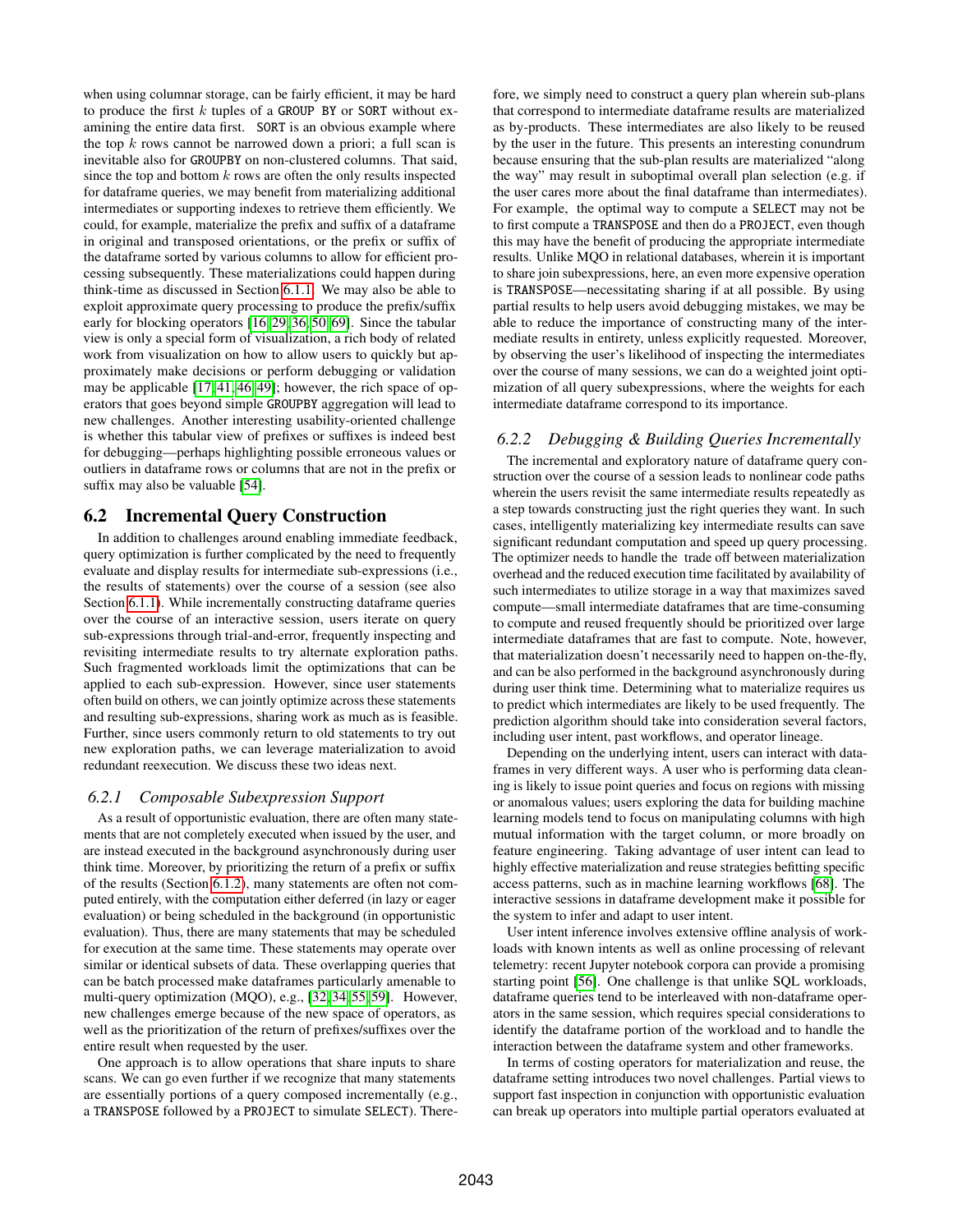<span id="page-11-1"></span>Table 2: Table of comparison between dataframe and dataframe-like implementations. Blue indicates dataframe systems, red indicates dataframe-like implementations. †: Spark can be treated as ordered for some operations. +: R dataframe operators can be invoked lazily or eagerly. \*: Dask sorts by the row labels after TOLABELS.

| <b>Feature</b>              | <b>Modin</b> | <b>Pandas</b> | - R | <b>Spark</b> | <b>Dask</b> |
|-----------------------------|--------------|---------------|-----|--------------|-------------|
| Ordered model               |              |               |     |              |             |
| Eager execution             |              |               |     |              |             |
| Row/Col Equivalency         |              |               |     |              |             |
| Lazy Schema                 |              |               |     |              |             |
| <b>Relational Operators</b> |              |               |     |              |             |
| <b>MAP</b>                  |              |               |     |              |             |
| <b>WINDOW</b>               |              |               |     |              |             |
| <b>TRANSPOSE</b>            |              |               |     |              |             |
| <b>TOLABELS</b>             |              |               |     |              | ′∗          |
| <b>FROMLABELS</b>           |              |               |     |              |             |

different times, motivating the need for short and long term costs on partial views for each operator. The materialization and reuse decisions derived from these costs can feed back into the decisions on filtering for partial views or delaying evaluation. For example, if several queries based on a new sort order require immediate feedback in the near future, it might be prudent to incur a delay on the first query to materialize the new sort order in its entirety in order to significantly speed up subsequent queries on the new order through reuse. Of course, being able to make such decisions hinges on the ability to predict future reuse as discussed above. Secondly, the constantly growing dataflow graph requires eviction of old materialized results from memory. The interesting challenge in the dataframe context is that future reuse is determined by both what the user will do in the future and what the opportunistic evaluator will choose to compute, with the former being purely speculative and the latter being known within the system. We can reconcile the "two futures" by passing the model we build of the future workflow to the opportunistic scheduler for unified materialization/reuse planning.

# <span id="page-11-0"></span>7. ADDITIONAL RELATED WORK

While our focus on pandas is driven by its popularity, in this section, we discuss other existing dataframe and dataframe-like implementations. Table [2](#page-11-1) outlines the features of these dataframe and dataframe-like implementations. We will discuss how existing dataframe implementations fit into our framework, thus showing how our proposed research is applicable to these systems.

Data model and algebra. To the best of our knowledge, an algebra for dataframes has never been defined previously. Recent work by Hutchinson et al. [\[38,](#page-13-31) [39\]](#page-13-32) proposes an algebra called Lara that combines linear and relational algebra, exposing only three operators: JOIN, UNION, and Ext (also known as "flatmap"); however, dataframe metadata manipulation operators are not supported. Other differences stem from the flexible data model and lazily induced schema. We will draw on Lara as we continue to refine our algebra.

Dataframe Implementations: R. As we discussed in Section [4.1,](#page-3-2) the R language (and the S language before it), both support dataframes in a manner similar to pandas and can be credited for initially popularizing the use of dataframes for data analysis [\[40\]](#page-13-33). R is still quite popular, especially among the statistics community. An R dataframe is a list of variables, each represented as a column, with the same number of rows. While both the rows and columns in an R dataframe have names, row names have to be unique; thus the pandas dataframe is more permissive than the R one. As shown in Table [2,](#page-11-1) R supports all of the operations in our algebra. The R dataframe fully captures our definition of a dataframe, and thus, implementational support of R dataframes requires only conforming the R API to our proposed algebra. External R packages such as readr, dplyr, and ggplot2 operate on R dataframes and provide functionalities such as data loading, transformation, and visualization, similar to ones from the pandas API [\[5,](#page-12-27) [66\]](#page-13-34).

Dataframe-like Implementations. Some libraries provide a functional or object-oriented programming layer on top of relational algebra. These libraries include SparkSQL dataframes [\[2\]](#page-12-28), SQL generator libraries like QueryDSL [\[3\]](#page-12-29) and JOOQ [\[1\]](#page-12-30), and object relational-mapping systems (ORMs) such as Ruby on Rails [\[4\]](#page-12-31) and SQLAlchemy [\[21\]](#page-12-32). All of these systems share some of the benefits with respect to incremental query construction mentioned in Section [6.](#page-8-0) However, they generally do not support the richness and expressiveness of dataframes, including ordering of rows, symmetry between rows and columns, and operations such as transpose.

SparkSQL and Dask are scalable dataframe-like systems that take advantage of distributed computing to handle large datasets. However, as shown in Table [2,](#page-11-1) Spark and Dask do so at the cost of limiting the supported dataframe functionalities. For example, a dataframe in SparkSQL does not treat columns and rows equivalently and requires a predefined schema. As a consequence, Spark-SQL does not support TRANSPOSE and is not well optimized for dataframes where columns substantially outnumber rows. Thus, SparkSQL is closer to a relation than a dataframe. Koalas [\[10\]](#page-12-33), a wrapper on top of the SparkSQL API, attempts to be more dataframelike in the API but suffers from the same limitations.

# 8. CONCLUSION

In recent years, the convenience of dataframes have made them the tool of choice for data scientists to perform a variety of tasks, from data loading, cleaning, and wrangling to statistical modeling and visualization. Yet existing dataframe systems like pandas have considerable difficulty in providing interactive responses on even moderately-large datasets of less than a gigabyte. This paper outlines our research agenda for making dataframes scalable, without changing the functionality or usability that has made them so popular. Many fundamental assumptions made by relational algebra are entirely discarded in favor of new ones for dataframes, including rigid schemas, an unordered data model, rows and columns being distinct, and a compact set of operators. Informed by our experience in developing MODIN, a drop-in replacement for pandas, we described a number of research challenges that stem from revisiting familiar data management problems, such as metadata management, layout and indexing, and query planning and optimization, under these new assumptions. As part of this work, we also proposed a candidate formalism for dataframes, including a data model as well as a compact set of operators, that allowed us to ground our research directions on a firm foundation. We hope our work serves as a roadmap and a call-to-action for others in the database community to contribute to this emergent, exciting, and challenging research area of scalable dataframe systems development.

Acknowledgments. We thank the anonymous reviewers for their valuable feedback. We further thank early contributors to the MO-DIN codebase: Omkar Salpekar, Eran Avidan, Kunal Gosar, GitHub user ipacheco-uy, Alex Wu, and Rehan Sohail Durrani. We also thank Ion Stoica for initial discussions and encouragement. We acknowledge support from NSF grants IIS-156435, IIS-1940757, and IIS-1940759, DOE grant DE-SC0016934, and funds from Adobe, Alibaba Group, Amazon, Ant Financial, Ericsson, Facebook, FutureWei, Google, Intel, Microsoft, NVIDIA, Scotiabank, Splunk, Toyota, and VMware. The content of this document is solely the responsibility of the authors and does not necessarily represent the official views of any funding agencies or other organizations.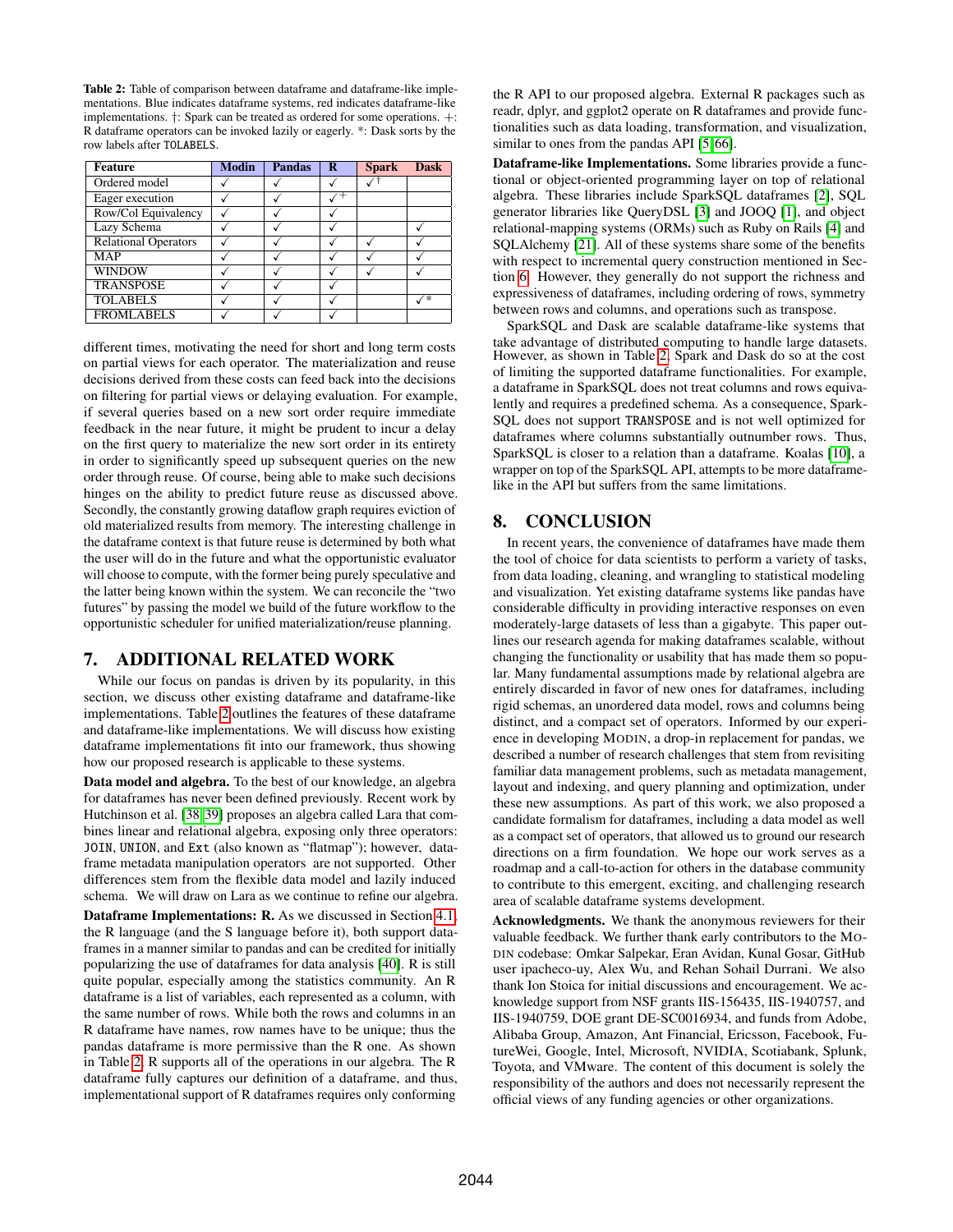# 9. REFERENCES

- <span id="page-12-30"></span>[1] Manual: JOOO v3.12. [https:](https://www.jooq.org/doc/3.12/manual-single-page/) [//www.jooq.org/doc/3.12/manual-single-page/](https://www.jooq.org/doc/3.12/manual-single-page/). Date accessed: 2019-12-27.
- <span id="page-12-28"></span>[2] PySpark 2.4.4 Documentation: pyspark.sql module. [http:](http://spark.apache.org/docs/latest/api/python/pyspark.sql.html#module-pyspark.sql.functions) [//spark.apache.org/docs/latest/api/python/](http://spark.apache.org/docs/latest/api/python/pyspark.sql.html#module-pyspark.sql.functions) [pyspark.sql.html#module-pyspark.sql.functions](http://spark.apache.org/docs/latest/api/python/pyspark.sql.html#module-pyspark.sql.functions). Date accessed: 2019-12-27.
- <span id="page-12-29"></span>[3] Reference Guide: QueryDSL v4.1.3. [http://www.querydsl.com/static/querydsl/4.1.3/](http://www.querydsl.com/static/querydsl/4.1.3/reference/html_single/) [reference/html\\_single/](http://www.querydsl.com/static/querydsl/4.1.3/reference/html_single/). Date accessed: 2019-12-27.
- <span id="page-12-31"></span>[4] Ruby on Rails. <https://rubyonrails.org/>. Date accessed: 2019-12-27.
- <span id="page-12-27"></span>[5] Tidyverse: R packages for data science. <https://www.tidyverse.org/>. Date accessed: 2019-12-27.
- <span id="page-12-4"></span>[6] A Beginner's Guide to Optimizing Pandas Code for Speed, Medium Blog. <https://bit.ly/2v4ZvLQ>, 2017. Date accessed: 2019-12-27.
- <span id="page-12-0"></span>[7] Python's Explosion Blamed on Pandas, The Register UK. [https://www.theregister.co.uk/2017/09/14/](https://www.theregister.co.uk/2017/09/14/python_explosion_blamed_on_pandas/) [python\\_explosion\\_blamed\\_on\\_pandas/](https://www.theregister.co.uk/2017/09/14/python_explosion_blamed_on_pandas/), 2017. Date accessed: 2019-12-27.
- <span id="page-12-1"></span>[8] Why is Python Growing So Quickly? Stack Overflow Blog. [https://stackoverflow.blog/2017/09/14/](https://stackoverflow.blog/2017/09/14/python-growing-quickly/) [python-growing-quickly/](https://stackoverflow.blog/2017/09/14/python-growing-quickly/), 2017. Date accessed: 2019-12-27.
- <span id="page-12-5"></span>[9] Enhancing performance, Pandas Documentation. [https://pandas.pydata.org/pandas-docs/stable/](https://pandas.pydata.org/pandas-docs/stable/user_guide/enhancingperf.html) [user\\_guide/enhancingperf.html](https://pandas.pydata.org/pandas-docs/stable/user_guide/enhancingperf.html), 2019. Date accessed: 2019-12-27.
- <span id="page-12-33"></span>[10] Koalas: pandas api on apache spark. <https://koalas.readthedocs.io/en/latest/>, 2019. Date accessed: 2019-12-27.
- <span id="page-12-6"></span>[11] Minimally Sufficient Pandas. [https://medium.com/dunder-data/](https://medium.com/dunder-data/minimally-sufficient-pandas-a8e67f2a2428) [minimally-sufficient-pandas-a8e67f2a2428](https://medium.com/dunder-data/minimally-sufficient-pandas-a8e67f2a2428), 2019. Date accessed: 2019-12-27.
- <span id="page-12-2"></span>[12] Pandas API reference. [https://pandas.pydata.org/](https://pandas.pydata.org/pandas-docs/stable/reference/index.html) [pandas-docs/stable/reference/index.html](https://pandas.pydata.org/pandas-docs/stable/reference/index.html), 2019. Date accessed: 2019-12-27.
- <span id="page-12-3"></span>[13] R: Data Frames. [https://stat.ethz.ch/R-manual/](https://stat.ethz.ch/R-manual/R-devel/library/base/html/data.frame.html) [R-devel/library/base/html/data.frame.html](https://stat.ethz.ch/R-manual/R-devel/library/base/html/data.frame.html), 2019. Date accessed: 2019-12-27.
- <span id="page-12-11"></span>[14] D. Abadi, P. Boncz, S. Harizopoulos, S. Idreos, S. Madden, et al. The design and implementation of modern column-oriented database systems. *Foundations and Trends® in Databases*, 5(3):197–280, 2013.
- <span id="page-12-9"></span>[15] S. Abiteboul, R. Hull, and V. Vianu. *Foundations of databases*, volume 8. Addison-Wesley Reading, 1995.
- <span id="page-12-22"></span>[16] S. Agarwal, B. Mozafari, A. Panda, H. Milner, S. Madden, and I. Stoica. Blinkdb: queries with bounded errors and bounded response times on very large data. In *Proceedings of the 8th ACM European Conference on Computer Systems*, pages 29–42. ACM, 2013.
- <span id="page-12-24"></span>[17] D. Alabi and E. Wu. Pfunk-h: Approximate query processing using perceptual models. In *Proceedings of the Workshop on Human-In-the-Loop Data Analytics*, page 10. ACM, 2016.
- <span id="page-12-15"></span>[18] A. M. Alashqur, S. Y. Su, and H. Lam. Oql: a query language for manipulating object-oriented databases. In *Proceedings of*

*the 15th international conference on Very large data bases*, pages 433–442. Morgan Kaufmann Publishers Inc., 1989.

- <span id="page-12-19"></span>[19] M. Armbrust, R. S. Xin, C. Lian, Y. Huai, D. Liu, J. K. Bradley, X. Meng, T. Kaftan, M. J. Franklin, A. Ghodsi, and M. Zaharia. Spark sql: Relational data processing in spark. In *Proceedings of the 2015 ACM SIGMOD International Conference on Management of Data*, SIGMOD '15, pages 1383–1394, New York, NY, USA, 2015. ACM.
- <span id="page-12-21"></span>[20] L. Battle and J. Heer. Characterizing Exploratory Visual Analysis: A Literature Review and Evaluation of Analytic Provenance in Tableau. *Eurographics Conference on Visualization (EuroVis) 2019*, 38(3), 2019.
- <span id="page-12-32"></span>[21] M. Bayer. Sqlalchemy. In A. Brown and G. Wilson, editors, *The Architecture of Open Source Applications Volume II: Structure, Scale, and a Few More Fearless Hacks*. aosabook.org, 2012.
- <span id="page-12-13"></span>[22] M. Bendre, B. Sun, D. Zhang, X. Zhou, K. C.-C. Chang, and A. Parameswaran. Dataspread: Unifying databases and spreadsheets. *PVLDB*, 8(12):2000–2003, 2015.
- <span id="page-12-16"></span>[23] D. Chamberlin, J. Clark, D. Florescu, J. Robie, J. Siméon, and M. Stefanescu. Xquery 1.0: An xml query language. *W3C working draft*, 7, 2001.
- <span id="page-12-7"></span>[24] J. Chambers, T. Hastie, and D. Pregibon. Statistical models in s. In K. Momirovic and V. Mildner, editors, ´ *Compstat*, pages 317–321, Heidelberg, 1990. Physica-Verlag HD.
- <span id="page-12-8"></span>[25] J. M. Chambers, T. J. Hastie, et al. *Statistical models in S*, volume 251. Wadsworth & Brooks/Cole Advanced Books & Software Pacific Grove, CA, 1992.
- <span id="page-12-12"></span>[26] J. Choi, J. J. Dongarra, R. Pozo, and D. W. Walker. Scalapack: A scalable linear algebra library for distributed memory concurrent computers. In *[Proceedings 1992] The Fourth Symposium on the Frontiers of Massively Parallel Computation*, pages 120–127. IEEE, 1992.
- <span id="page-12-10"></span>[27] C. Cunningham, C. A. Galindo-Legaria, and G. Graefe. Pivot and unpivot: Optimization and execution strategies in an rdbms. In *Proceedings of the Thirtieth international conference on Very large data bases-Volume 30*, pages 998–1009. VLDB Endowment, 2004.
- <span id="page-12-20"></span>[28] Dask Development Team. *Dask: Library for dynamic task scheduling*, 2016.
- <span id="page-12-23"></span>[29] B. Ding, S. Huang, S. Chaudhuri, K. Chakrabarti, and C. Wang. Sample+ seek: Approximating aggregates with distribution precision guarantee. In *Proceedings of the 2016 International Conference on Management of Data*, pages 679–694. ACM, 2016.
- <span id="page-12-17"></span>[30] L. Fegaras. Query unnesting in object-oriented databases. In *Proceedings of the 1998 ACM SIGMOD international conference on Management of data*, pages 49–60, 1998.
- <span id="page-12-18"></span>[31] P. Flajolet, É. Fusy, O. Gandouet, and F. Meunier. Hyperloglog: the analysis of a near-optimal cardinality estimation algorithm. 2007.
- <span id="page-12-25"></span>[32] G. Giannikis, G. Alonso, and D. Kossmann. Shareddb: killing one thousand queries with one stone. *PVLDB*, 5(6):526–537, 2012.
- <span id="page-12-14"></span>[33] G. Graefe, R. Bunker, and S. Cooper. Hash joins and hash teams in microsoft sql server. In *VLDB*, volume 98, pages 86–97. Citeseer, 1998.
- <span id="page-12-26"></span>[34] S. Harizopoulos, V. Shkapenyuk, and A. Ailamaki. Qpipe: a simultaneously pipelined relational query engine. In *Proceedings of the 2005 ACM SIGMOD international conference on Management of data*, pages 383–394. ACM, 2005.